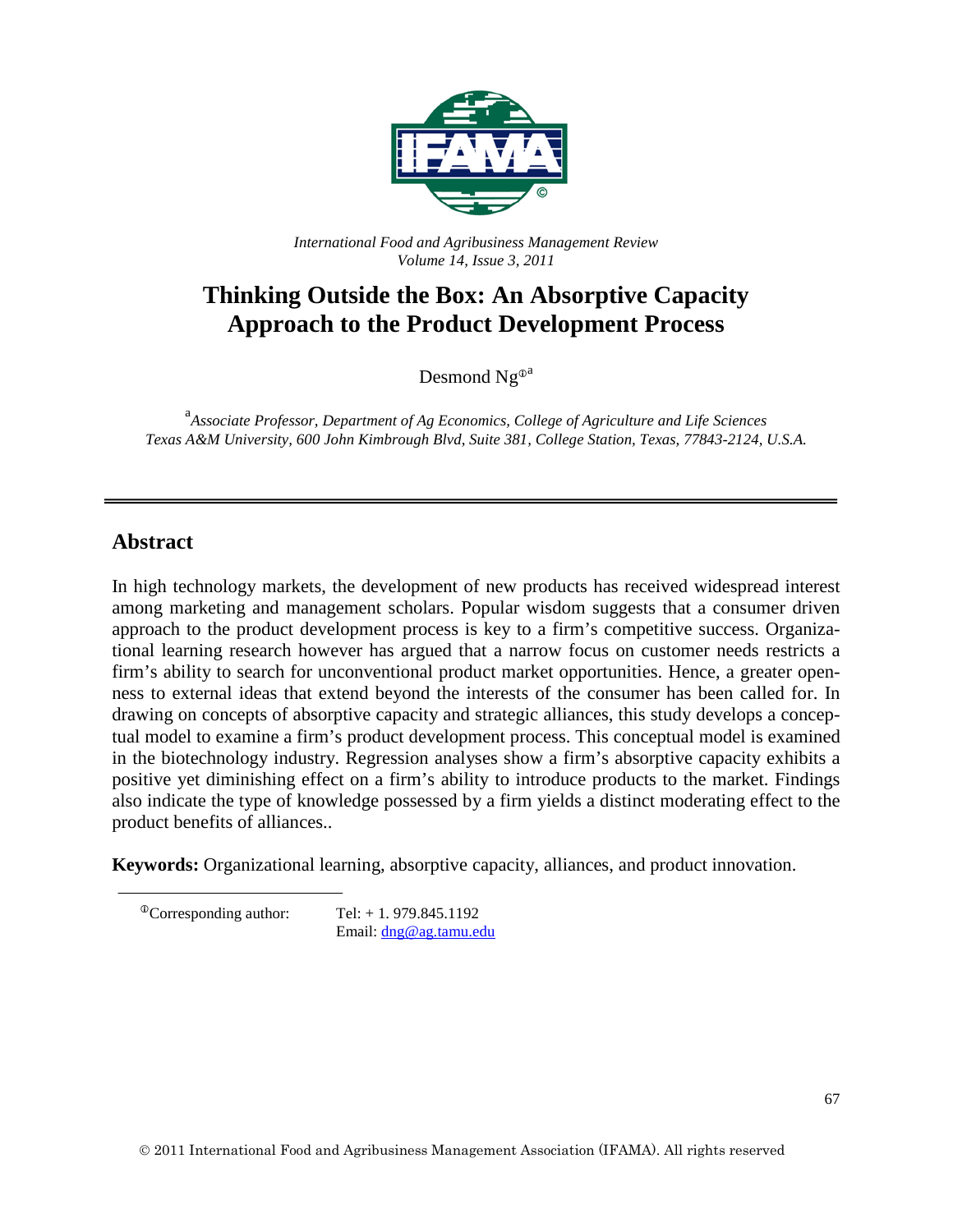In high technology markets, the development of new products has received widespread interest among marketing and management scholars (Eisenhardt and Martin 2000; Lane et al. 2006; Narver et al. 2004). This is because a firm's competitive advantage depends on its ability to continually develop product solutions that meet the changing needs of the consumer (Eisenhardt and Martin 2000; Jaworski and Kohli 1993; Slater and Narver 1995). This ability is widely attributed to a firm's "market orientation" which involves "…seek[ing] to understand customers' expressed and latent needs, and develop[ing] superior solutions to those needs" (Slater and Narver 1999, 1165). For instance, a firm who invests in its marketing expertise to assess the needs and preferences of its consumers will lead to more effective target marketing, product development and positioning (Benedetto 1999; Brown and Eisenhardt 1995). Various marketing studies have subsequently found that a firm's "market orientation" is positively associated with its performance (Han et al. 1998; Jaworski and Kohli 1993; Slater and Narver 1999; Zhou et al. 2005).

Yet, despite its general acceptance, there are nevertheless limits to this consumer driven approach (Christensen and Bower 1996; Hamel and Prahalad 1991 and 1994; Narver et al. 2004; Zhou et al. 2005). Christensen and Bower (1996) and Hamel and Prahalad (1991) argue that a narrow focus on customer needs restricts a firm's ability to search for unconventional product market opportunities. For instance, in Christensen and Bower's (1996) analysis of disruptive technologies, they found that "firms lose their position of industry leadership… [when]…they listen too carefully to their customers" (p.198). They argue a firm's exclusive focus on its customers' needs yields myopic behaviors that impede the development of innovative product solutions. Such arguments have been carried forth by Hamel and Prahalad (1991) as well as others (Narver and Slater 1990; Zhou et al. 2005) that contend "listening too closely to your customers" will lead to misguided product development efforts and discourage a firm from thinking outside the box. For instance, in Zhou et al.'s (2005) study of durable and non-durable consumer products in China, they found that a consumer driven focus negatively influences a firm's ability to innovate.

In response to these limitations in the market orientation approach, some marketing researchers have advocated an "organizational learning orientation" (Hurley and Hult 1998; Narver et al. 2004; Slater and Narver 1995; Zhou et al. 2005). Slater and Narver (1995) contend that firms need to develop a greater "openness" to "learning partners" that extend well beyond the needs and preferences of consumers. The learning organization needs to be open to "…other learning sources, such as suppliers, businesses in different industries, consultants... [in which]... the concept of "market" should be broadened to encompass all sources of relevant knowledge" (Slater and Narver 1995, 68). Such openness implicitly recognizes that the development of products is based on an innovative process in which the development of products are not limited to the technological confines of a firm, but such developments are built upon the technological achievements of connected others (e.g. Brown and Eisenhardt 1995; Scotchmer 1991). Such openness is particularly important in situations when consumers cannot fully comprehend the commercial value of emerging technologies (e.g. Atuahene-Gima and Ko 2001; Narver et al., 2004; Slater and Narver 1995; Zhou et al. 2005). This is because Slater and Narver (1995) argue that by gaining access to the experiences of technological partners, the learning organization is better positioned to assess the commercial value of technical advances and thus enabling the firm to develop products that consumers did not anticipate in needing (see also Hamel and Prahalad 1991).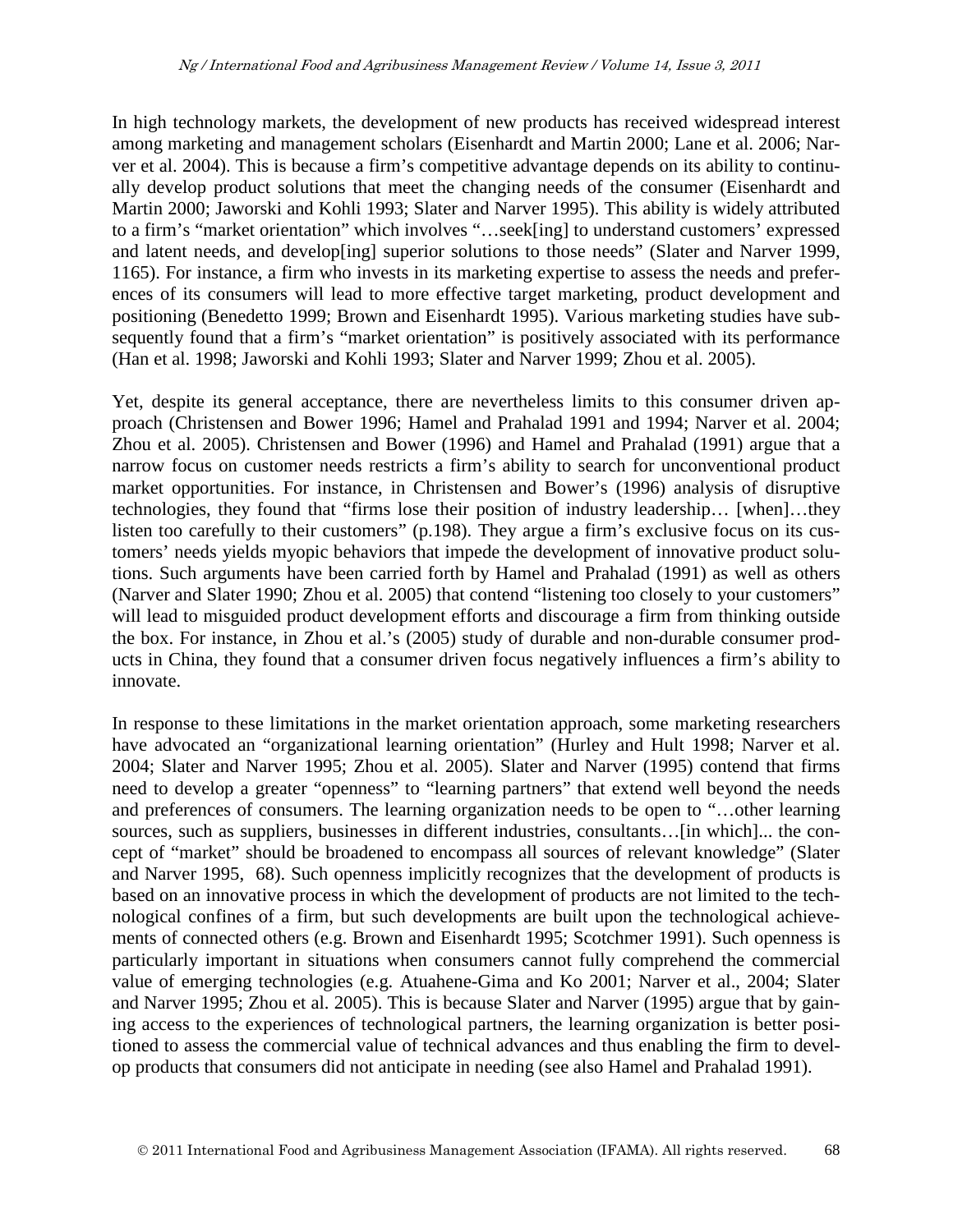Yet, although Slater and Narvers' (1995) organizational learning orientation has been an important extension to the market orientation concept (Hurley and Hult 1998; Zhou et al. 2005), the causal factors and processes that impact this "openness" is not well understood (Hurley and Halt 1998; Narver et al. 2004; Slater and Narver 1995). This is because a firm's openness to new ideas has been largely attributed to an "inside-out" learning process in which the focus has been on the "generation" and "dissemination" of market intelligence (e.g. Atuahene-Gima and Ko 2001; Hamel and Prahalad 1991; Jaworski and Kohli 1993; Narver et al. 2004; Slater and Narver 1995; Zhou et al. 2005). For instance, the "generation" of market intelligence stems from an "entrepreneurial" mindset that involves creating new product-markets through a firm's internal product experimentation and risk taking efforts (Slater and Narver 1995). Furthermore, given this internal generation of market intelligence, various marketing research has emphasized that the diffusion of information is another important aspect of a firm's "inside-out" learning process because it promotes the sharing and coordination of inter-departmental product development activities (e.g. Benedetto 1999; Dougherty 1992; Han et al. 1998; Jaworski and Kohli 1993; March and Stock 2003; Narver and Slater 1990).

Yet, as the creation of products involves sourcing technologies that are not held by any one firm (Powell *et al.* 1996; Rothaermel 2001; Rothaermel and Deeds 2004), this "inside-out" learning processes does not sufficiently account for a firm's "openness" to such "outside" influences. Namely, a firm's ability to assimilate and commercialize external ideas has not been a primary factor to "inside-out" learning explanations (e.g. Hurley and Hult 1998). As a result, in drawing on the "openness" ascribed by Slater and Narver (1995), there has been efforts to incorporate "outside-in" learning processes within an organizational learning approach (e.g. Hurley and Hult 1998; Zhou et al. 2005).With such an "outside in" learning process, the development of products stems from a firm's ability to internalize the external experiences of its "learning partners". Hurley and Hult (1998) describe "being oriented towards learning [also] indicates an appreciation for and desire to assimilate new ideas" (p. 44). Such openness has been supported in the new product development studies of Brown and Eisenhardt (1995) and Wind and Mahajan's (1997) who found that a firm's development of products is increasingly driven by its ability to adopt "outside" technological influences. However, in spite of this greater recognition that external or "outside" technologies can influence a firm's "internal" product development efforts, their remains limited understanding in marketing research of the factors that impact a firm's ability to assimilate such external influences (e.g. Narver et al. 2004).

Nevertheless, Cohen and Levinthal's (1989 and 1990) concept of absorptive capacity offers one approach to understanding this "outside-in" learning process. Absorptive capacity is based on a path dependent property in which a firm's ability to internalize external experiences is a selfreinforcing function of its past experiences (Cohen and Levinthal 1990). Specifically, by drawing on research on memory development, Cohen and Levinthal (1990) argue that firms with a greater depth and diversity of experiences are not only better able to internalize external experiences, but this internalization subsequently increases a firm's memory and thus experience to assimilate and commercialize external information in the next period (see also Bosch et al. 1999; Lane et al. 2006; Zahra and George 2002). As a consequence of this path dependent property, a distinctive feature of this absorptive capacity concept is that a firm's experiences positively influence its ability to innovate (e.g. Bosch et al. 1999; Lane et al. 2006; Zahra and George 2002). For instance, in the biotechnology industry, Nerkar and Roberts (2004) and Nixon and Woos' (2003)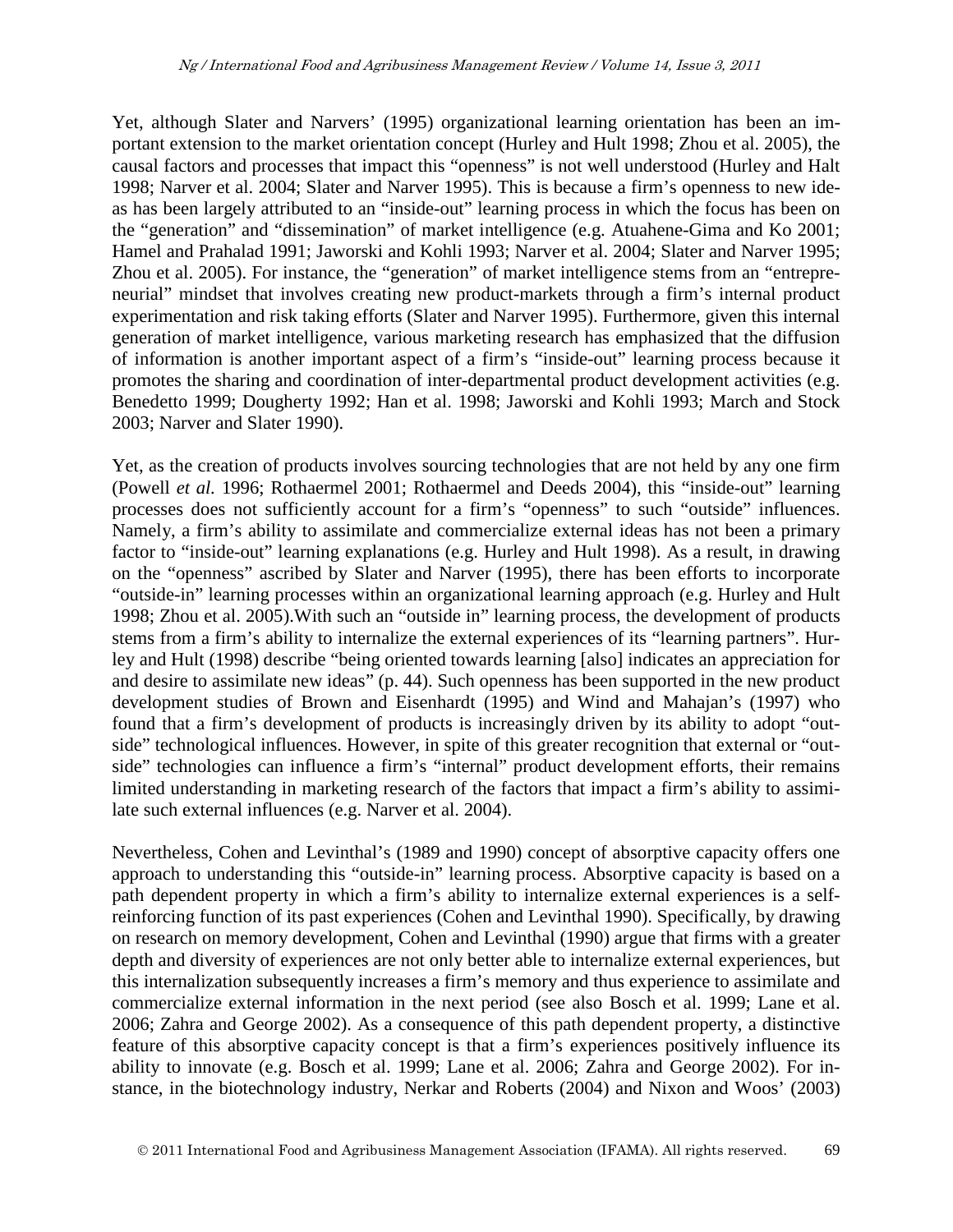studies respectively found that a biotechnology firm's cumulative and diversity of experiences positively influence a firm's product innovation.

Although the concept of absorptive capacity appeals to the openness of an "outside-in" learning process, this concept however faces two conceptual challenges. First, although a firm's experiences are generally recognized by absorptive capacity researchers to have a positive influence on its product innovation (e.g. Bosch et al. 1999; Lane et al. 2006; Zahra and George 2002), cognitive researchers find that a firm's cumulative experiences can however yield a selective interpretation of its outside environment. Such an interpretative bias can result in "competency trap" or "dominant logic" behaviors that reduce a firm's ability to assimilate outside innovations (Levinthal and March 1993; Prahalad and Bettis 1986; Tripsas and Gavetti 2000). Furthermore, although a greater diversity of experiences can overcome such dominant logic behaviors (Bosch et al. 1999; Cohen and Levinthal 1990; Lane et al. 2006; Zahra and George 2002), various marketing studies have found that increasing a firm's diversity of internal experiences limits a firm's product development process. This is because diversity places greater demands in coordinating inter-departmental activities (e.g. Dougherty 1992; Jaworski and Kohli 1993; Narver and Slater 1990). Second, as the concept of absorptive capacity is a firm level construct, researchers tend to focus on organizational experiences and mechanisms that promote the assimilation of externally relevant information (e.g. Lane et al. 2006; Todorova and Durisin 2007; Zahra and George 2002). This firm level focus is thereby emphasized at the expense of external or "outside" partnership experiences. Yet various studies have shown that alliance partnerships can positively influence a firm's product development process (Ng et al. 2006; Rothaermel 2001; Rothaermel and Deeds 2004). With the possible exception of Hess and Rothaermel (2011) and Rothaermel and Hess  $(2007)^1$  $(2007)^1$ , the relationship between a firm's absorptive capacity and its ability to gain access to such "outside" experiences remains largely underdeveloped in mainstream absorptive capacity research.

Hence, to explain a firm's product development process, a conceptual framework that examines a firm's "outside in" learning process is developed to address these two challenges. Specifically, although increases in a firm's experiences have been found to positively influence its ability to assimilate external ideas, Lane et al. (2006) argue that with the exception of few scholars, few have challenged "the continued benefits of such expansion" (p. 847 see also Lei and Hitt 1995; Vermeulen and Barkema 2002). For instance, Vermeulen and Barkema (2002) argue that too rapid an expansion in a firm's knowledge may not provide enough time to absorb the new knowledge. Furthermore, Lei and Hitt (1995) argue that expansion in knowledge through acquisitions may affect absorptive capacity negatively because of a firm's failure to develop its own absorptive capacity. Although, both studies underscore the limits with expanding a firm's experiences, a firm's cumulative experiences are however also shaped by its unique interpretation of external events. Furthermore, the coordinative challenges associated with expansions in firm's diversity of knowledge can also limit a firm's absorptive capacity. Hence, the conceptual challenge facing absorptive capacity research is determining the nature of those constraints that are associated with these expansions in a firm's experiences. Another conceptual challenge facing absorptive capacity research is that since the development of products depends on sourcing technologies and resources from alliances partners, a firm's cumulative and diverse experiences not

<span id="page-3-0"></span> $1$  In these studies, their primary focus is not on the product development process. Their focus is on drawing on a dynamic capability approach to the absorptive capacity concept in which flexibility and responsiveness to changing environments were emphasized.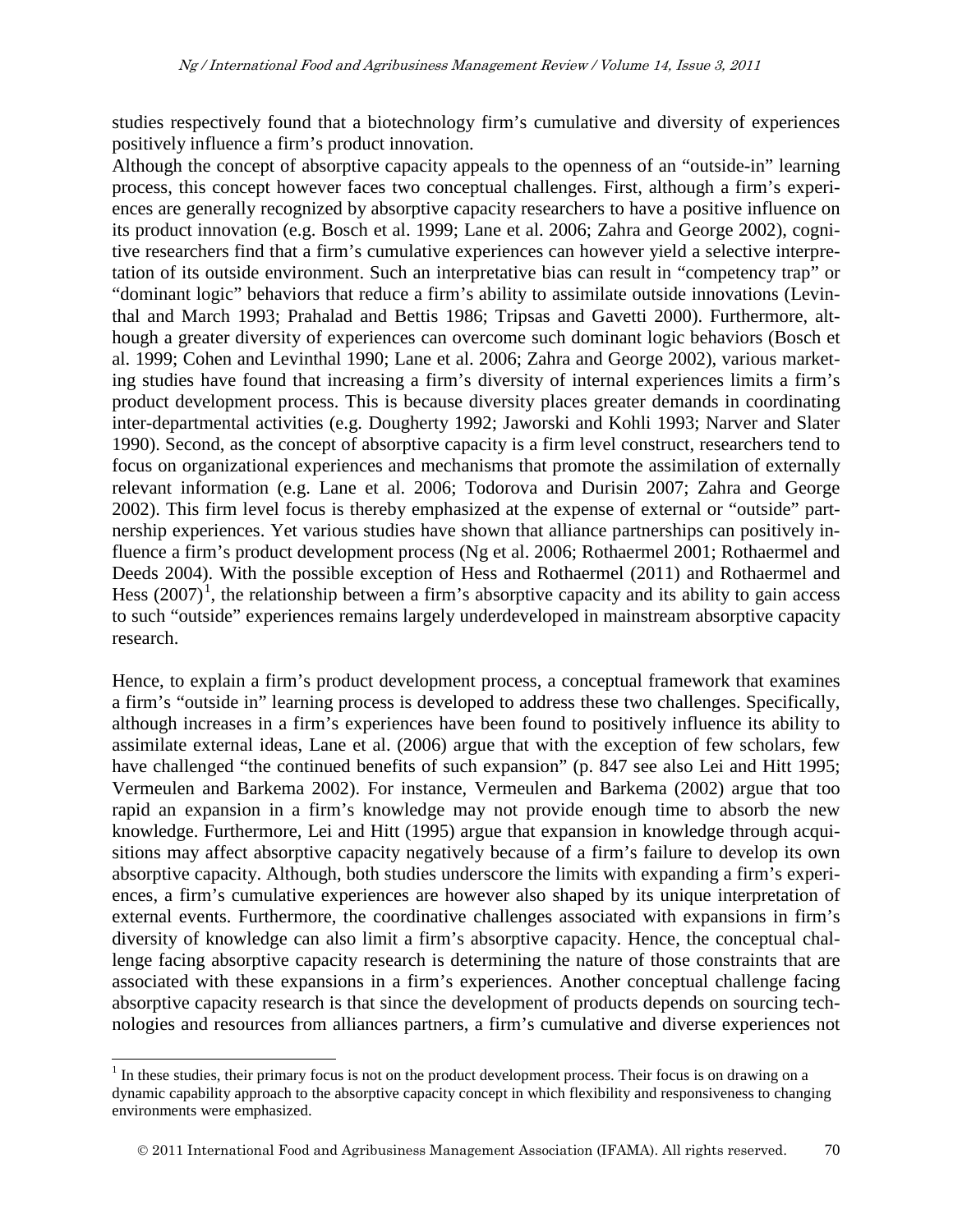only need to account for potential constraints in their ability to assimilate external experiences, but these firm level experiences need to also account for the product benefits of their alliance partners. Yet, with the possible exception of Hess and Rothaermel (2011) and Rothaermel and Hess (2007), the role of a firm's experiences and their associated constraints in assimilating the experiences of its learning partners has not been a subject of focus of absorptive capacity studies. By addressing these two challenges, a conceptual framework is developed to extend the concept of absorptive capacity in two ways. First, this framework proposes and empirically shows that increasing a firm's cumulative and diverse experiences can eventually diminish a firm's ability to introduce products to the market. As a result, unlike the commonly accepted wisdom in absorptive capacity research (e.g. Bosch et al. 1999; Zahra and George 2002), continued investments in a firm's absorptive capacity are not optimal to sustaining a firm's competitive advantage. Second, the firm-level focus of the absorptive capacity concept is extended to account for the moderating role of alliances. A firm's cumulative and diverse experiences are not only subject to diminishing effects, but the nature of such experiences can distinctly moderate the product benefits of its alliance partners. To empirically examine these extensions, the biotechnology industry was used to examine the relationship between a biotechnology firm's absorptive capacity, alliances and their moderating effects on its product market introductions.

## **Conceptual Model**

In developing this study's conceptual framework, its unit of analysis and definitions are first outlined. The innovating firm is the subject of focus in this study (e.g. Cohen and Levinthal 1990). Although there are various characterizations, an innovative firm is not strictly defined by a firm that introduces new and breakthrough products (e.g. Danneels and Kleinschmidt 2001). That is, in drawing on an organizational learning orientation, the innovative firm is defined by a learning process (e.g. Hurley and Hult 1998; Slater and Narver 1995; Rindfleisch and Moorman 2003) that involves the "generation" of new knowledge (see also Jaworski and Kohli 1993) from a firm's "openness" to new experiences. Such a characterization is not only consistent with Cohen and Levinthals' (1989 and 1990) concept of absorptive capacity, but it is also consistent with Slater and Narvers' (1995) organizational learning orientation. Slater and Narver (1995) argue innovation and learning are intimately related because innovation involves the "development of new knowledge or insights that have the potential to influence behavior" (p. 63).

Specifically, this "potential" is reflected by a firm's product performance or product introductions. Namely, a firm's product performance is the outcome of a firm's innovation process in which product introductions reflect underlying changes in a firm's knowledge (see also Hurley and Hult 1998). A firm's product performance is defined by the number of products introduced to the market (Nerkar and Roberts 2004; Tsai 2001; Wuyts et al. 2004; Zaheer and Bell 2005; Zahra and George 2002). As a result, products are innovative not necessarily because they constitute a breakthrough product (e.g. Danneels and Kleinschmidt 2001), but because they stem from an innovative process that involves changes in a firm's experiences from an openness to external ideas. Such a characterization of product performance follows the logic of an organizational learning orientation (e.g. Cohen and Levinthal 1990; Slater and Narver 1995).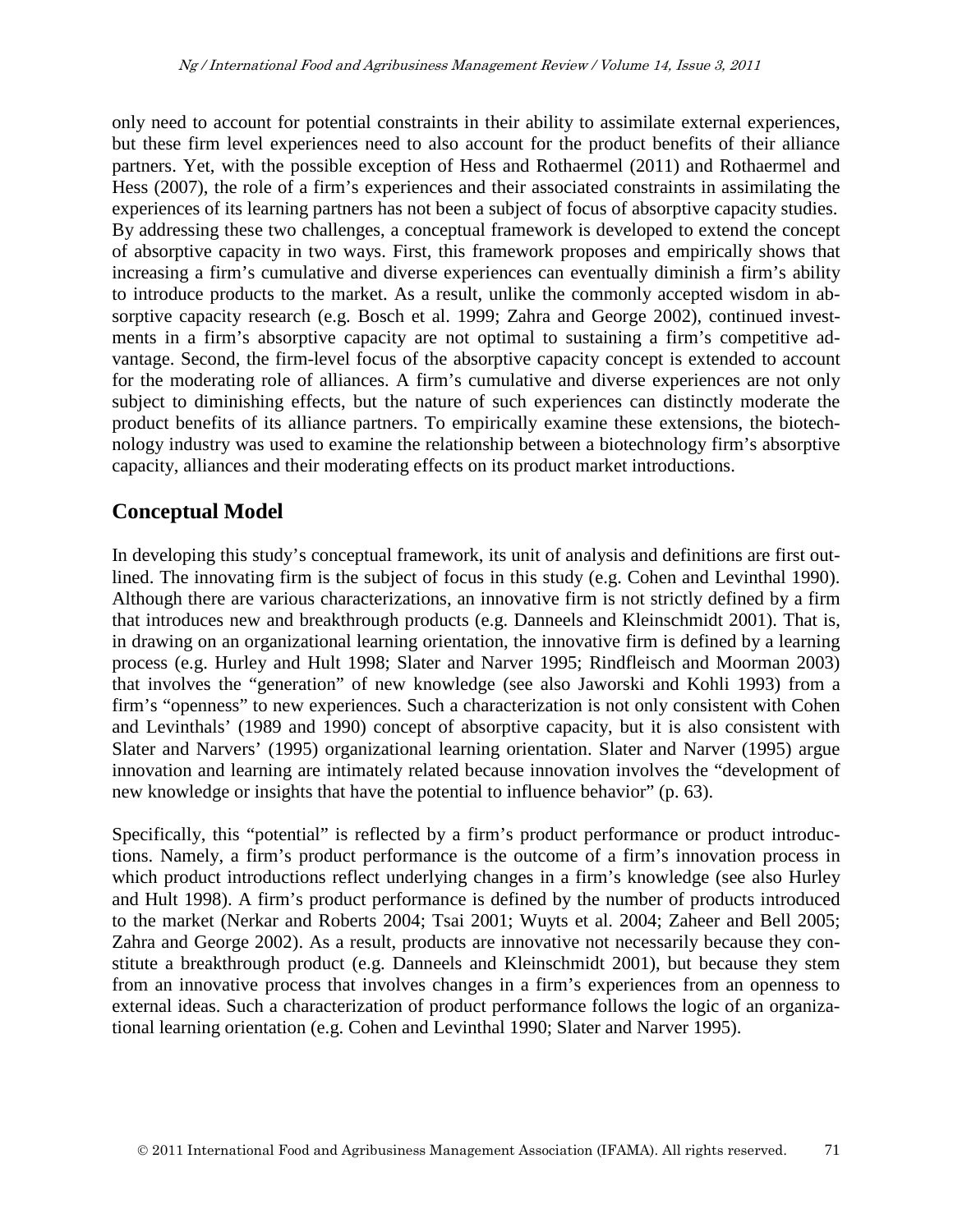#### *Absorptive Capacity*

To elaborate on this innovative process, Hurley and Hult (1998) and March and Stock (2003) argue Cohen and Levinthals' (1990) concept of absorptive capacity is suited to examining this aspect of a firm's learning process. Absorptive capacity refers to a firm's "ability to recognize the value of new information, assimilate it, and apply it to commercial ends" (Cohen and Levinthal 1990, 128). This concept explicitly recognizes that the innovation process is built on a firm's ability to "borrow" the technical achievements of others (e.g. Cohen and Levinthal 1990; Scotchmer 1991). For instance, Cohen and Levinthal (1990) note "outside sources of knowledge are often critical to the innovation process… [in which]…March and Simon (1958, 188) suggested most innovations result from borrowing rather than invention" (p. 128). Cohen and Levinthal (1990) argue that this "borrowing" is highly dependent on a firm's experiences. This dependence on a firm's experiences stems from research on memory development in which Cohen and Levinthal (1990) describe, "research on memory development suggests that accumulated prior knowledge increases both the ability to put new knowledge into memory, what we would refer to as the acquisition of knowledge, and the ability to recall and use it" (Cohen and Levinthal 1990, 129).

Cohen and Levinthal (1990) argue that increasing a firm's experiences not only increases memory and thus absorptive capacity, but the greater ability to utilize the assimilated experiences subsequently increases a firm's ability to assimilate and commercialize external information in the next period (e.g. Bosch et al. 1999; Lane et al. 2006; Zahra and George 2002). Hence, due to such path dependence, a firm's ability to assimilate and commercialize external information is a "self-reinforcing" function of its past experiences (Bosch et al. 1999; Cohen and Levinthal 1989 and 1990; Lane et al. 2006; Zahra and George 2002).

Due to this path dependent property<sup>[2](#page-3-0)</sup>, various researchers have subsequently argued that a firm's cumulative knowledge positively influences its ability to introduce products to the market (e.g. Bosch et al. 1999; Lane et al. 2006; March and Stock 2003; Nerkar and Roberts 2004; Nicholls-Nixon and Woo 2003; Zahra and George 2002). Namely, as a firm's cumulative experiences increase its absorptive capacity to commercialize products from emerging technologies, the knowledge acquired from the development of such products increases a firm's ability to put more knowledge into memory. This increases a firm's ability to further assimilate technologies into the development of products in the next period. Hence, as a firm accumulates increasing experiences, it becomes increasingly "open" to new technological advances and thus increasing its ability to develop new products. In this fashion, continued expansions in a firm's cumulative experiences are a source of sustainable competitive advantage because it positively influences a firm's ability to bring products to market. For instance, studies by Nerkar and Roberts (2004), Nicholls-Nixon and Woo (2003), Sorenson and Stuart (2000), and Tsai (2001) find that increases in a firm's cumulative experiences positively influences a firm's product innovations.

<span id="page-5-0"></span>Similarly, a firm's diverse knowledge is also positively related to a firm's product innovations (Ahuja and Katila 2001; Isobe et al. 2000; Lane et al. 2006; Ng 2007). That is, since prior learn-

<sup>&</sup>lt;sup>2</sup> Readers should note that as this path dependent property is generally recognized by most absorptive capacity researchers, the focus of this study is not on the examination of this property but on examining the "effects" or consequences of this property on a firm's product development process.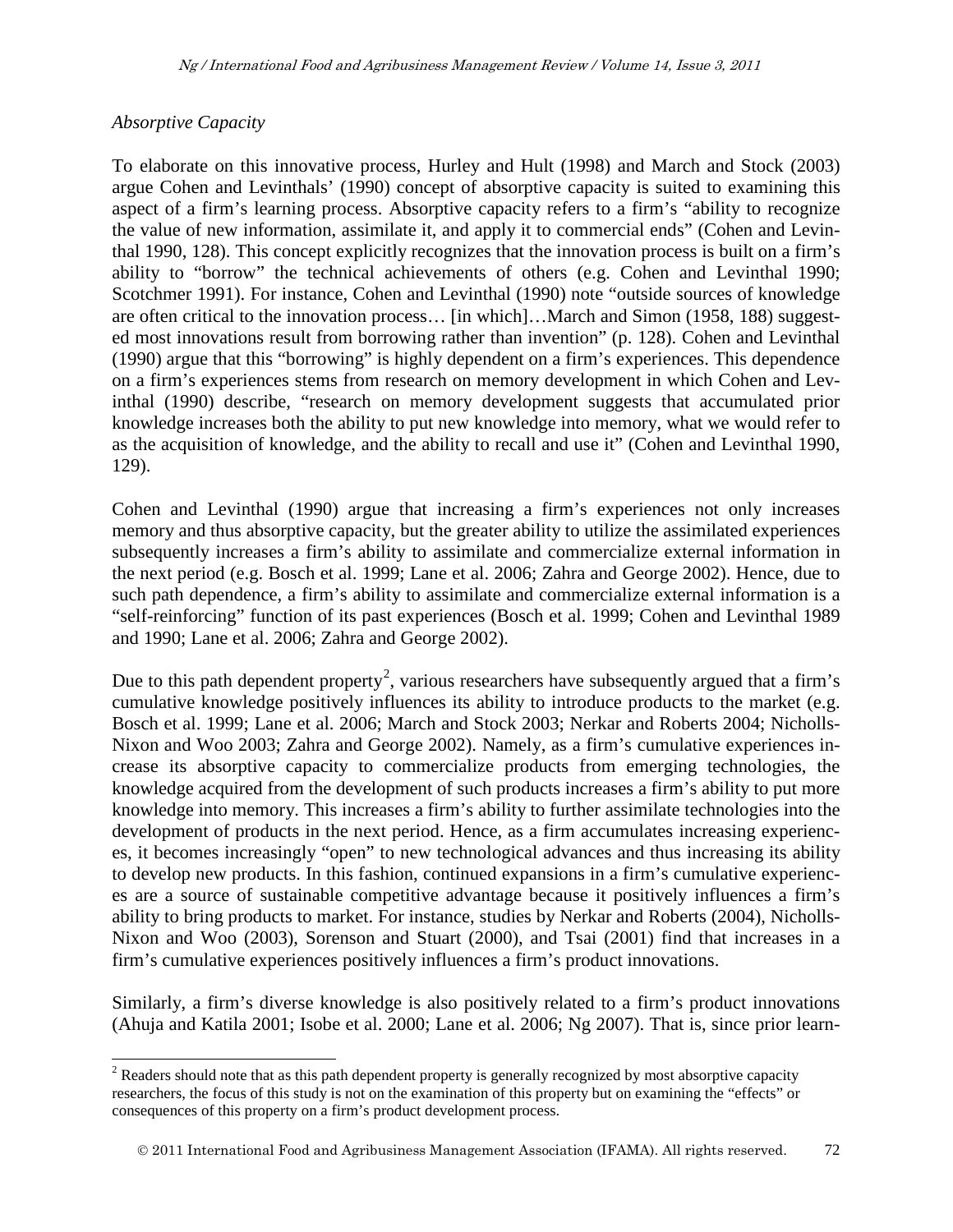ing facilitates new learning, a firm with diverse knowledge experiences increases its ability to relate to a greater breadth of external experiences (Cohen and Levinthal 1990). As Cohen and Levinthal (1990) describe, diverse knowledge experiences provide "…a more robust basis for learning because it increases the prospect that incoming information will relate to what is already known" (p.131). With such diversity, a firm is not only able to assimilate a broader set of experiences, but its assimilation increases a firm's "combinative abilities" to seek new resource linkages and configurations (Bosch et al. 1999; Cohen and Levinthal 1990; Zahra and George 2002). Such combinative abilities are important to the product development process because product innovations are driven by a process of novel resource and experience combinations (March and Stock 2003; Schumpeter 1934).

As a result, the concept of absorptive capacity suggests that increasing expansions in a firm's cumulative and diverse knowledge yield an increasing ability to introduce products to the market. This follows Cohen and Levinthals' (1989) earlier paper in which they argue a firm's absorptive capacity is a source of sustainable competitive advantage because increasing a firm's past – cumulative and diverse- experiences increasingly lowers the cost of assimilating and commercializing external information. By lowering the cost of assimilating this external information, it increases a firm's ability to develop new products (see also Bosch et al. 1999; Zahra and George 2002). Yet, in spite of this positive relationship, Simon (1957) and Cyert and March (1963) have long argued that firms are subject to basic cognitive limits in their ability to mentally process and coordinate externally assimilated information. Such cognitive limits suggest that the positive effects of a firm's absorptive capacity can be subject to diminishing returns.

### *Diminishing Effects to a Firm's Absorptive Capacity*

*Cumulative knowledge.* Cognitive research suggests that firms with greater cumulative experiences are subject to systematic biases in their *interpretation* of external information (Daft and Weick 1984; Prahalad and Bettis 1986; Tripsas and Gavetti 2000; Walsh 1995; Weick 1969; Zahra and Chaples 1993). A firm with cumulative experiences attach increasing significance to its prior beliefs and thus interprets its information environment in ways consistent with these prior beliefs (e.g. Prahalad and Bettis 1986; Tripsas and Gavetti 2000; Walsh 1995). This selective interpretation has been widely attributed to a "confirmation bias" (Nickerson 1998; Russo and Schoemaker 1992; Walsh 1995). A confirmation bias is a robust feature of human judgment and has been empirically observed in a variety of management and organizational settings (e.g. Nickerson 1998; Russo and Schoemaker 1992). A confirmation bias reflects an affirmation of an individual's cumulative experiences in which an individual selectively interprets external information that is consistent with her established beliefs. For example, in the socio-cognitive development of Cochlear implant technology, Garud and Rappa (1994) show that an individual's cumulative experiences can increasingly "bracket" or limit an individual's interpretation of external information (see also Daft and Weick 1984; Weick 1969). They describe, "data inconsistent with an individual's evaluation routines are either ignored or appear as noise.... Given bounds to rationality, this bracketing of perception occurs because individuals may be more interested in confirming their beliefs than in actively trying to disprove them (Weick 1969)" (p. 347).

Such a confirmation bias can yield "dominant logic" or "competency trap" behaviors (Prahalad and Bettis 1986; Slater and Narver 1995) in which a firm reinforces the assimilation of infor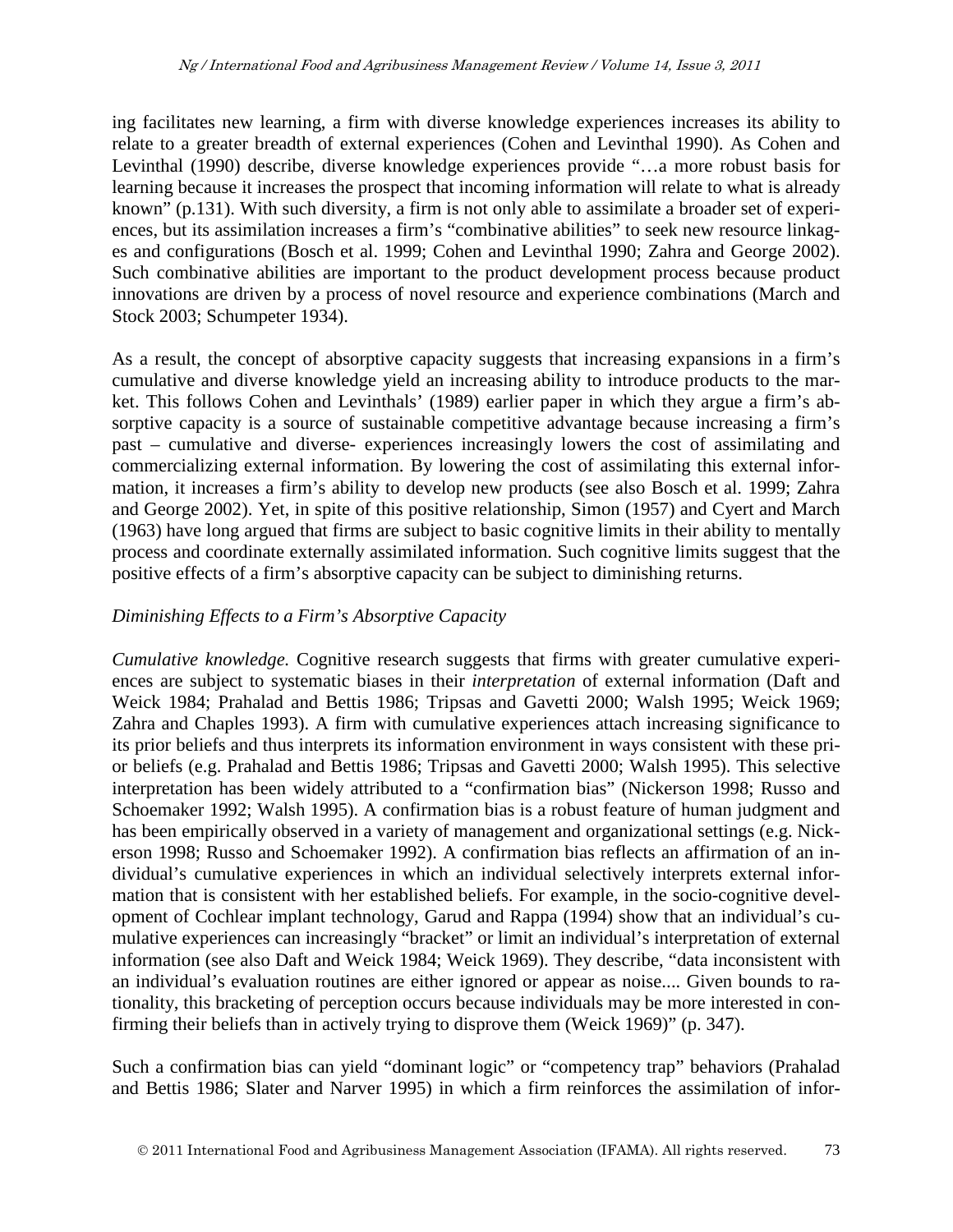mation and activities that reproduce past beliefs of success. Such behaviors inhibit a firm's ability to explore new product market opportunities (Prahalad and Bettis 1986; Tripsas and Gavetti 2000). Thus, as increases in a firm's cumulative experiences yield a confirmation bias, the resulting dominant logic diminishes a firm's ability to bring products to market.

A firm's cumulative experiences not only promotes this form of confirmation bias, but such a bias can subsequently yield the development of "organizational routines" (Cohen and Bacdayan 1994; Levitt and March 1988; Nelson and Winter 1982). Organizational routines are "patterned sequences of learning behaviors" involving "established patterns of organizational action" (Cohen and Bacdayan 1994, 555). Search routines are instrumental in economizing a firm's rationality because they confine a firm's search to information that is related to its past experiences (Levinthal and March 1993; Levitt and March 1988; Nerkar and Roberts 2004). Search routines are thereby mutually related to a firm's confirmation bias. That is, as a firm's cumulative knowledge yields the onset of a confirmation bias; such a bias promotes "search routines" in seeking information that reinforces a firm's prior experiences (Nerkar and Roberts 2004). These search routines deepen a firm's past experiences (Levitt and March 1988) which positively influences a firm's absorptive capacity to assimilate information that is consistent with these experiences. This yields a pattern of learning that not only reinforces the development and establishment of such search routines. But these routines subsequently generate myopic behaviors that blind the firm to external technological advances (e.g. Levitt and March 1988). As result, by increasing a firm's cumulative experiences, a firm's confirmation bias yields search routines that reduce a firm's absorptive capacity to assimilate external technological advances and thus diminishing a firm's ability to bring products to market. Such diminishing effects can thus also yield the "dominant logic" behaviors described by Slater and Narver (1995) and Prahalad and Bettis (1986).

Biotechnology firms are particularly vulnerable to such diminishing effects. Due to the high costs associated with the product development process (\$800 million / product) (DiMasi 2001; DiMasi et al. 2003), there are strong incentives to leverage a biotechnology firm's cumulative experiences. By leveraging a biotechnology firm's cumulative experiences, the biotechnology firm is vulnerable to a confirmation bias. Such a bias promotes the development of search routines that drive out a biotechnology firm's ability to assimilate more distant biotechnological discoveries. This follows Nerkar and Roberts' (2004) study of the biotechnology industry in which they argue biotechnology firms tend to not only leverage their technical experiences, but in doing so favor a search of technologies that are in close proximity to their established expertise. This is also consistent with Rawlins' (2004) assessment of biotechnology companies where he argues biotechnology companies tend to "focus on improving approaches that have been clinically proven and financially successful, and [have] a disincentive to develop products for unmet medical needs" (p. 360). Yet, as the development of biotechnology products rests on a firm's ability to commercialize emerging advances in areas such as recombinant DNA or "rDNA", protein engineering, monoclonal antibody or "Mabs" technology (Liebeskind et al. 1996; Rader 2005), such myopic behaviors can thereby diminish a biotechnology firm's absorptive capacity in capitalizing on these advances. Hence, even though absorptive capacity researchers contend that a firm's cumulative experiences positively influences the development of product innovations (Bosch et al. 1999; Lane et al. 2006; March and Stock 2003; Nicholls-Nixon and Woo 2003), a firm's cumulative experiences can also yield a confirmation bias that promotes the development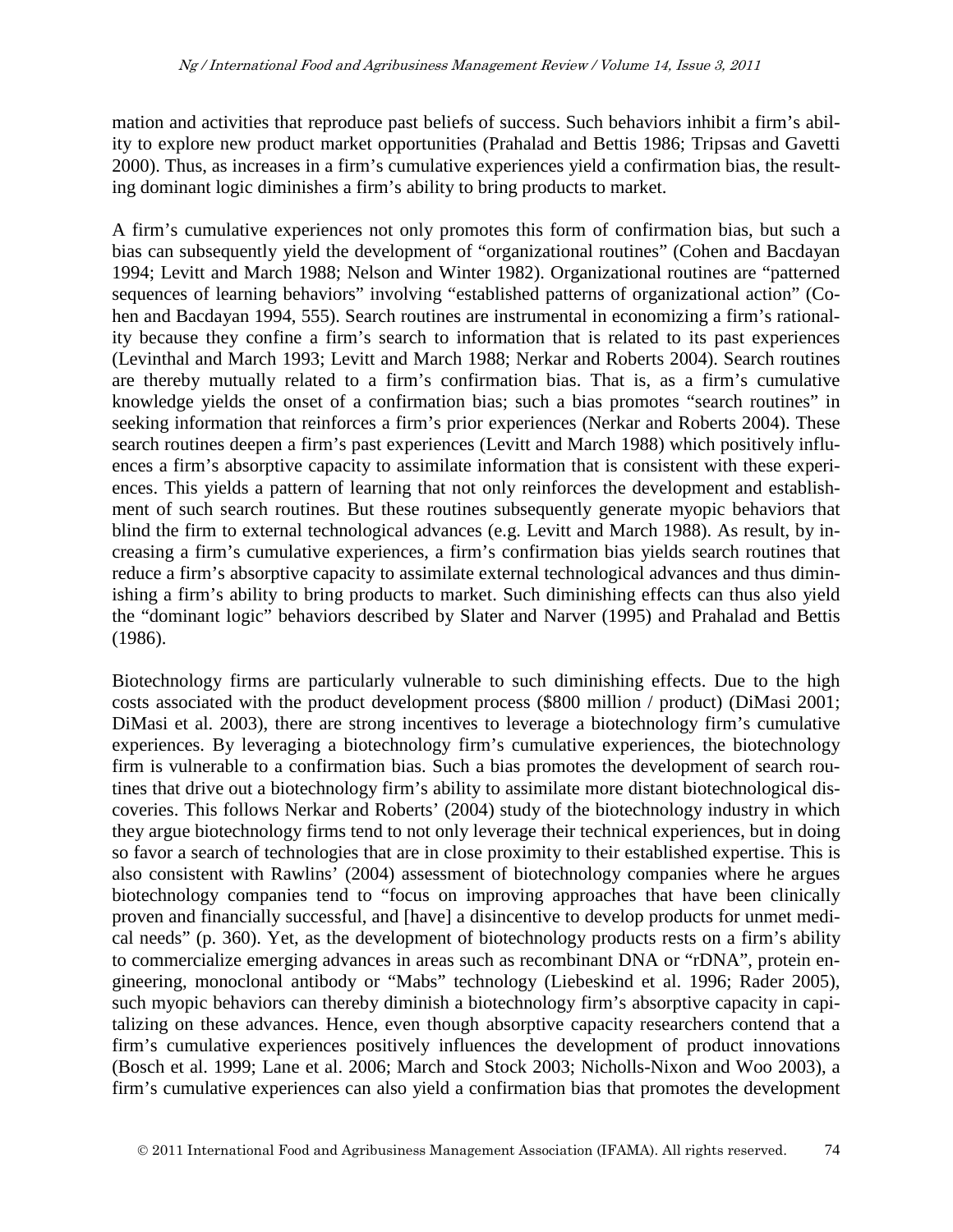of dominant logic behaviors that diminish the product performance benefits of a biotechnology firm's absorptive capacity.

*Hypothesis 1a: Increasing a biotechnology firm's absorptive capacity – cumulative knowledge – exhibits a positive yet diminishing effect on its product performance.* 

*Diverse knowledge*. A firm's diverse knowledge is also subject to a diminishing return effect. However, unlike a firm's cumulative experiences, this diminishing effect is rooted in a "serial reproduction loss" problem (Markides 1995; Williamson 1967). A "serial reproduction loss" problem refers to the notion that as information is transmitted across increasingly diversified or specialized units, the quality of the transmitted information deteriorates (Markides 1995; Williamson 1967). This deterioration arises because as the assimilated information is transmitted across diversified sub units, the transmitted information becomes increasingly distorted by the experiences and perceptions of that unit (see also Brown and Eisenhardt 1995; Dougherty 1992). For instance, in Dougherty's (1992) study, she found departments or subunits of a firm were trapped in "departmental thought worlds" in which each subunit filtered information from their particular areas of specialization, while ignoring information that is not relevant to their tasks. With continued expansions in a firm's diversity of experiences, this serial reproduction loss problem diminishes a firm's absorptive capacity because degradations in information quality reduce a firm's "coordinative capabilities" (Bosch et al. 1999). Bosch et al. (1999) describe that "coordination capabilities enhance knowledge absorption through relations between members of a group. They refer to lateral ways of coordination" (p. 556) that involve job rotations, intergroup communication activities, and cross functional interfaces. Such coordinative capabilities require that members from each coordinating unit have "overlapping" experiences with other members (Cohen and Levinthal 1990; Slater and Narver 1995). Yet, since the "serial reproduction loss problem" reduces the quality of the assimilated information, this reduces a firm ability to coordinate novel linkages amongst members of "overlapping" (Cohen and Levinthal 1990) subunits and thus mitigates the development of products. For instance, Han et al. (1998) describe, "if personnel in different departments do not open up to one another, they are more likely to conform to their routine mode of problem solving and less likely to be creative and take risks" (p. 34). This suggests that with increasing diversity, problems associated with a firm's serial reproduction loss problem will also increase and thus diminish a firm's coordinative capabilities. Hence, due to this serial reproduction loss problem, continued expansions in a firm's diversity will eventually overwhelm the benefits of a firm's absorptive capacity and thus diminish a firm's ability to bringing products to the market.

Biotechnology firms are particularly vulnerable to such diminishing effects. Studies find that the commercialization of biotechnology products depends on a firm's ability to combine knowledge from individuals in different units (Drew 2000; Hood 2003; Nerkar and Roberts 2004; Rader 2005). For instance, the development of new biotechnology products, such as the development of therapeutic drugs and / or agricultural / life science bio-engineered crops, draw on a variety of overlapping disciplines or specialty areas. This not only involves recombinant DNA or "rDNA", protein engineering, monoclonal antibody or "Mabs" technologies (Liebeskind et al. 1996; Rader 2005), but also advances in computing sciences, molecular biology, applied physics, protein chemistry, applied statistics, pharmacology and toxicology (Hood 2003). As each of these areas are based on distinct yet related disciplines (Drew 2000; Hood 2003), individuals in subunits that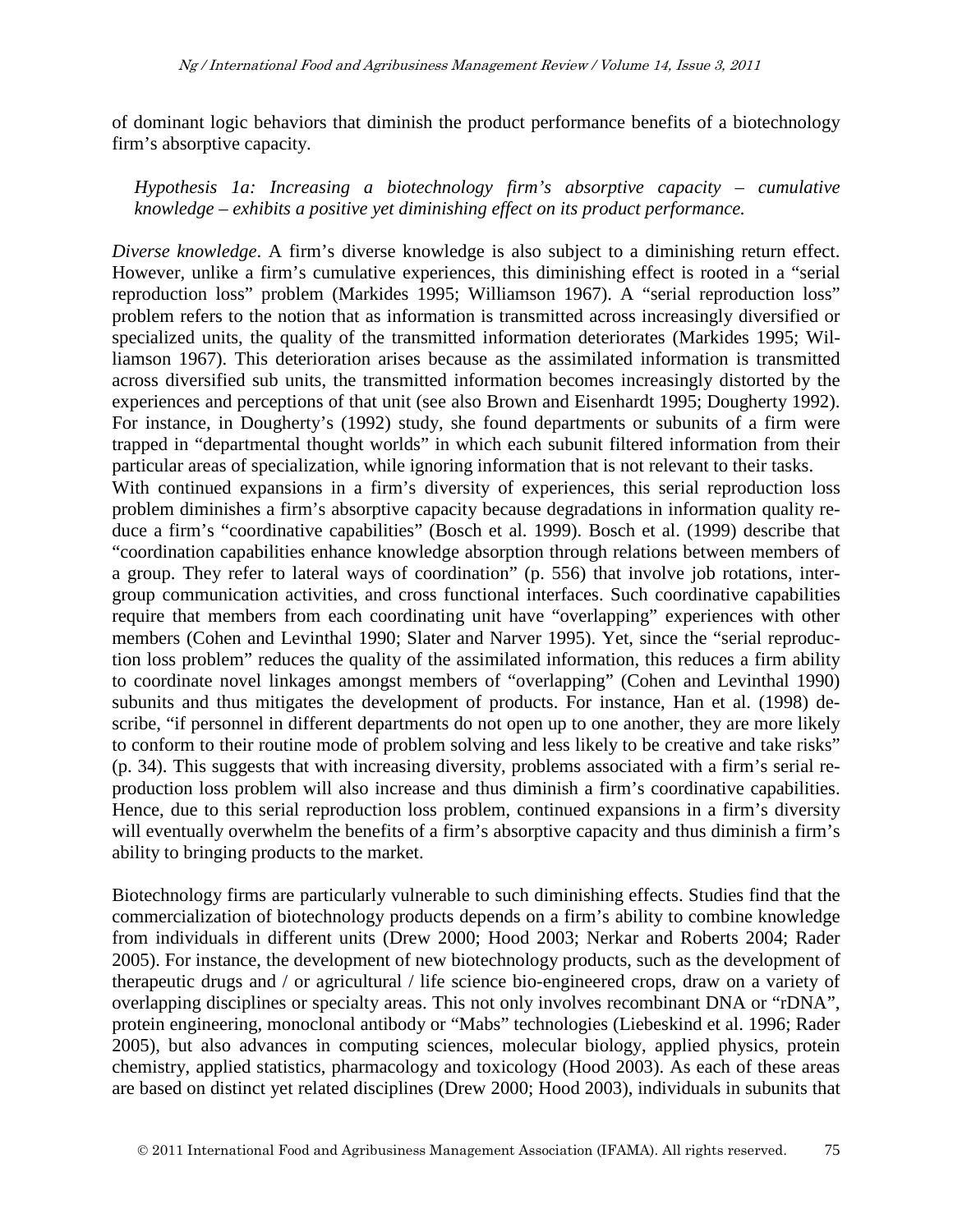reflect each of these respective areas will assimilate information that is relevant to their functional experiences (e.g. Dougherty 1992). Yet, as external information is assimilated through a firm's various subunits (Cohen and Levinthal 1990), a firm with an increasingly diverse array of such specialized expertise is increasingly vulnerable to the serial reproduction loss problem. This serial reproduction loss problem reduces the quality of the externally assimilated information and thus reduces a firm's ability to discover novel linkages among its diverse areas of specialized expertise. Hence, despite the assimilative benefits of diversity (Bosch et al. 1999; Cohen and Levinthal 1990), excessive diversity can yield a serial reproduction loss problem that diminishes a biotechnology firm's absorptive capacity in bringing products to market.

*Hypothesis 1b: With increasing diversity, a biotechnology firm's absorptive capacity knowledge diversity – exhibits a positive yet diminishing effect on its product performance. Inter-Organizational Learning: Absorptive capacity and Strategic Alliances*

A firm's product performance also depends on an "openness" to its "learning partnerships" (Rindfleisch and Moorman 2001 and 2003; Slater and Narver 1995). In the biotechnology industry, such "openness" involves forming strategic alliances (Chan et al. 1997; Powell et al. 1996; Rothaermel and Deeds 2004). Strategic alliances positively influence the commercialization of biotechnology products because biotechnology products are based on multiple technologies that are not held by any single firm (Chan et al. 1997; Deeds and Hill 1996; Powell et al. 1996; Rothaermel 2001). In fact, various empirical studies have found that biotechnology alliances involving licensing, R&D, commercializing, marketing and distribution alliances positively influence a biotechnology firm's product performance. This is because these alliances provide an assortment of resources and experiences that complement a firm's internal learning (Ng et al. 2006; Nerkar and Roberts 2004; Powell et al. 1996; Rothaermel, 2001; Rothaermel and Deeds 2004). In particular, Powell et al. (1996) argue alliances can complement or positively moderate a biotechnology firm's absorptive capacity because alliances provide a biotechnology firm access to external knowledge, while at the same time deepen a biotechnology firm's ability to assimilate and develop new innovations.

Such a positive moderating effect however requires greater scrutiny (see also Lane et al. 2006). Since a biotechnology firm's cumulated knowledge yields a confirmation bias, such a bias yields search routines that select alliances partners with similar experiences. This is consistent with Mowery et al.'s (1996) study of hi-technology industries where they found inter-firm knowledge transfers are more frequent with partners who share similar technological capabilities. This is also consistent with Lane and Lubatkins' (1998) study of student and instructor relationships where they found the assimilation and transfer of information are influenced by a common body of scientific knowledge. As a result, this suggests that as a firm's cumulative experiences yield a confirmation bias, a firm's search routines will favor exchanges with "redundant" partners (see also Rindfleisch and Moorman 2003). By assimilating such redundant experiences, a biotechnology firm is subject to "network myopic" (Gargiulo and Benassi 2000) behaviors whereby a firm's search for redundant alliance partners further deepens its cumulative experiences. This suggests that a biotechnology firm's cumulative experiences reduce a firm's ability to fully leverage the varied experiences of its network. As a result, despite the product benefits of alliances, a firm's cumulative experiences can have a negative interacting effect to the product benefits of its alliances.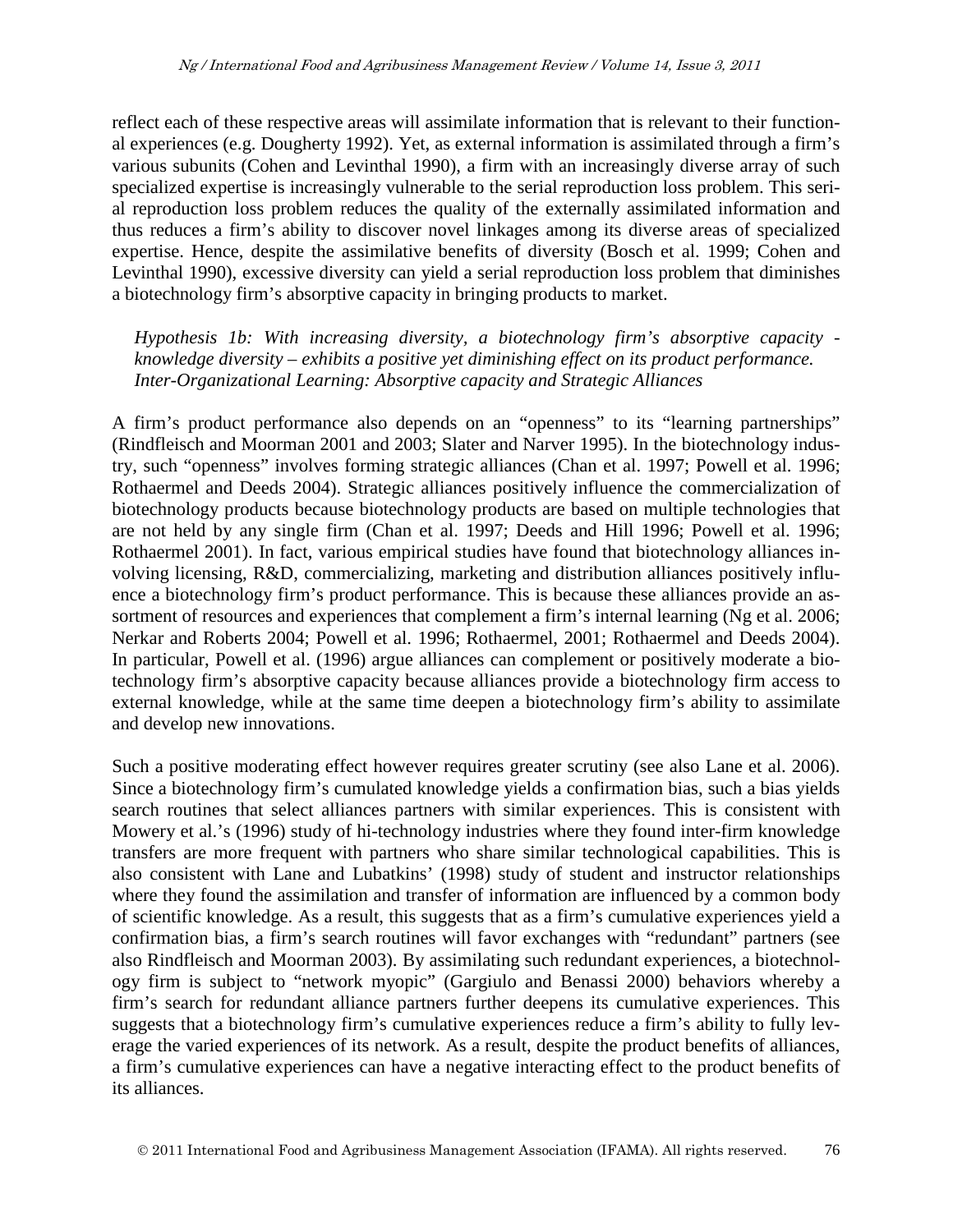*Hypothesis 2a: the moderating effect of a biotechnology firm's absorptive capacity - cumulative knowledge - on its alliances is negatively related to its product performance.*

On the other hand and consistent with Powell et al. (1996), a biotechnology firm's diverse knowledge can complement or positively moderate the product benefits of its alliances. Diverse knowledge experiences increase the likelihood that the biotechnology firm possesses technologies and experiences that complement the expertise of its alliance partners. As the innovation process stems from a recombination of diverse experiences and resources (Nerkar and Roberts 2004; Nichols-Nixon and Woo 2003; Schumpeter 1934), a firm's diverse knowledge increases the potential to form partnerships that more fully exploit the varied experiences of its network. This assimilation increases a firm's combinative abilities to seek new resource combinations and thus increases a firm's ability to develop new products. As a result, unlike a firm's cumulative experiences, a firm's diversity of experiences positively moderates the product benefits of its alliances.

*Hypothesis 2b: The moderating effect of a biotechnology firm's absorptive capacity - diverse knowledge- on its alliances is positively related to its product performance.*

## **Method**

#### *Data and Sample*

To empirically examine this study's hypotheses, the biotechnology industry was chosen for two reasons. First, researchers find the development of biotechnology products often depends on a biotechnology firm's ability to assimilate basic advances in varied yet related disciplinary areas involving recombinant DNA or "rDNA", protein engineering and monoclonal antibody or "Mabs" technology (Liebeskind et al. 1996), computing sciences, molecular biology, applied physics, protein chemistry, applied statistics, pharmacology and toxicology (Hood 2003). Such advances in basic research have led to the rapid growth of human therapeutic and agricultural / life science based products and services (Liebeskind et al. 1996; Ng et al. 2006; Rader 2005). The assimilation of such basic advances in biotechnology and its subsequent commercialization is thereby suited to examining this study's extensions to the absorptive capacity concept. Second, since a biotechnology firm's product development process often requires forming multiple alliance partnerships (Chan et al. 1997; Deeds and Hill 1996; Liebeskind et al. 1996; Rothaermel and Deeds 2004), alliances underscore that the locus of learning in the biotechnology industry is not only influenced by a firm's absorptive capacity but it is also influenced by a firm's learning partners (e.g. Powell et al. 1996; Slater and Narver 1995). This yields a learning process that reflects the greater "openness" called for by Slater and Narver (1995).

Based on these motivations, a sample of 369 public biotechnology firms (Deeds and Hill 1996; George et al. 2002; Powell et al. 1996) was drawn from the 2004 "BioScan" database (American Health Consultants 2004). The BioScan database has been recognized as one of the most comprehensive and reliable databases in the biotechnology industry (Deeds and Hill 1996; Powell et al. 1996; Rothaermel 2001; Rothaermel and Deeds 2004) and has been used by a variety of alliance researchers (e.g. Deeds and Hill 1996; George et al. 2002; Powell et al. 1996; Rothaermel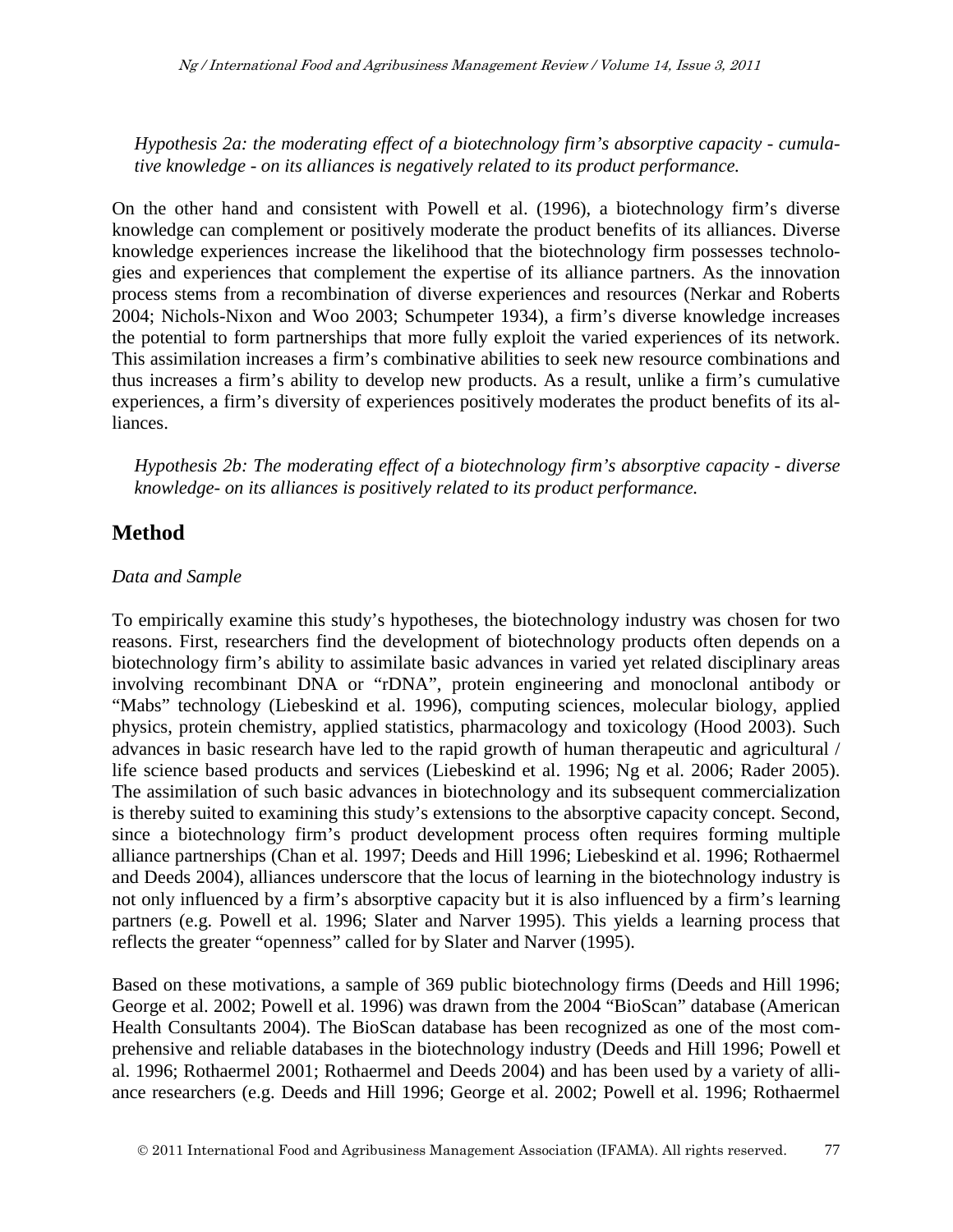2001; Rothaermel and Deeds 2004). As various industry analysts have argued that the distinction between biotechnology and pharmaceutical firms has become increasingly amorphous (Hopewell 200[3](#page-5-0); Rader  $2005$ <sup>3</sup>, the BioScan database includes both life science and pharmaceutical compa-nies. This study's data sample includes both types of companies (Rader 2005)<sup>[4](#page-11-0)</sup>.

#### *Measures*

*Dependent variable.* As product introductions reflect the outcome of a firm's innovation process, a biotechnology firm's product performance is measured by the cumulative number of commercialized biotechnology products or product introductions, since its founding. A similar definition of firm performance has also been used in prior product studies (Deeds and Hill 1996; Nerkar and Roberts 2004; Rothaermel 2001; Rothaermel and Deeds 2004) and is consistent with one of the absorptive capacity (output) measures (i.e. new product announcements) proposed by Zahra and George (2002).

*Independent variables (absorptive capacity).* Although the concept of absorptive capacity is well developed in management research, empirical measures for this concept remain a subject of much debate (Lane et al. 2006). For instance, although a firm's absorptive capacity has been commonly measured by a firm's R&D intensity (i.e. ratio of R&D expenditures to sales) (e.g. Cohen and Levinthal 1989 and 1990), the validity of this measure has been questioned (Lane et al., 2006). Namely, R&D intensity is often measured as a "stock of relevant knowledge" (Lane et al. 2006) to which it serves as an input to a firm's absorptive capacity. Yet, absorptive capacity is a multi-dimensional concept that consists of "an organizational learning ability" (Lane et al. 2006, 841). Since the objective of this study is to explain a firm's product development process through an organizational learning orientation (Narver and Slater 1990), R&D intensity is not suitable for this learning focus. In that, Mowery et al. (1996) argue that R&D intensity, as a stock of knowledge, does not account for a firm's learning process. Furthermore, as this organizational learning orientation involves an openness to alliances partners, Mowery et al. (1996) also found that R&D intensity was not a good predictor of inter-organizational learning.

From an econometric standpoint, the use of R&D intensity is problematic because it introduces a simultaneous causality problem or simultaneous bias (Wooldridge 2003; Stock and Watson 2007). The use of R&D intensity (R&D expenditures / sales) or even measures proposed by Zahra and George (2002), such as "amount of R&D investment" (Zahra and George 2002, 199) or "years of experience in the R&D department" (p. 199) are simultaneously related to the dependent variable, product introduction. This is because since product introductions are defined by the number of commercialized products, commercialized product are directly related to sales (Mowery et al. 1996), R&D expenditures and years experiences in R&D (Zahra and George 2002). With this simultaneous causality problem, measures based on R&D intensity or those proposed by Zahra and George (2002) would be correlated with the error term and thus resulting

<sup>&</sup>lt;sup>3</sup> This is because pharmaceutical companies are no longer restricted to analytical chemistry in the development of drugs. Drug development has turned to genetic engineering to yield specific therapeutic properties (Hopewell, 2003; see also Rader, 2005).

<span id="page-11-1"></span><span id="page-11-0"></span><sup>&</sup>lt;sup>4</sup> This study draws on an industry definition of the Biopharmaceutical firm that "includes all/everything from biotech like (smaller, entrepreneurial, R&D intensive) pharmaceutical and life science companies as being biopharmaceutical" (Rader, 2005, p 61). However, to avoid any unnecessary confusion with this term, we use biotechnology to include pharmaceutical and life science companies.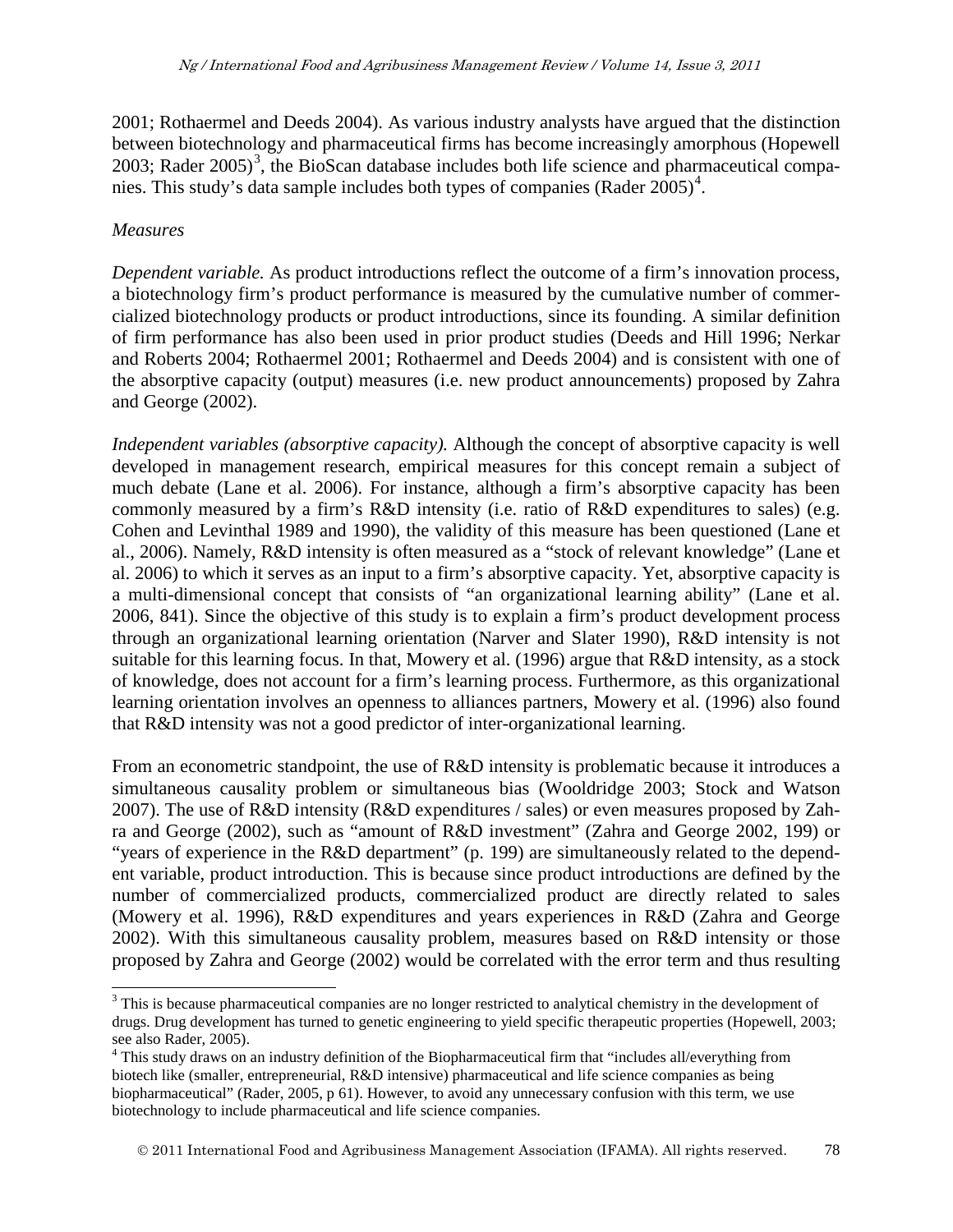in a biased estimate (e.g. Wooldridge 2003; Stock and Watson 2007). One solution to this simultaneous causality problem is to choose proxies that exhibit a less direct relationship with the product introduction variable (e.g. Stock and Watson 2007; Wooldridge 2003). Specifically, the three following measures – age, employees, and diversity, were chosen as proxies to the absorptive capacity concept because relative to measures, such as R&D intensity (Cohen and Levinthal 1989 and 1990) and those measures proposed by Zahra and George (2002), these proxies not only have a less direct relationship to the product introduction variable, but they also serve to capture the learning aspects of the absorptive capacity concept (Lane et al. 2006).

*Cumulative knowledge.* Namely, to capture the learning capability aspects of the absorptive capacity concept, researchers have suggested a firm's "age" as a proxy measure for absorptive capacity (Hurley and Hult 1998; Lane et al. 2006; Rao and Drazin 2002; Sorenson and Stuart 2000). Studies have suggested that a firm's age can impact the extent to which a firm is receptive to new ideas (Hurley and Hult 1998; Lane et al. 2006; Sorensen and Stuart, 2000). In particular, Lane et al. (2006) argue that "proxies such as age and size have been used to argue that older and larger firms have higher absorptive capacity because they are likely to have accumulated knowledge and developed routines and processes [that] facilitate assimilation and innovation" (p. 944). Age is thus used to capture the routine aspects of a firm's cumulative learning. A biotechnology firm's Age is computed as the difference between the period of this data sampling (2004) and its founding date. As size is also another measure of cumulative knowledge (Lane et al 2006; Sorensen and Stuart, 2000), the number of employees is used as another measure because employees are also engaged in a firm's learning process (Graves and Langowitz 1993).

*Diversity.* Since the development of biotechnology products often draws on variety of specialized expertise (Hood 2003; Powell et al. 1996), knowledge diversity is measured by the cumulative number of unique subfields in which the firm has participated in. BioScan (2004) provides a description of the distinct areas of research application and focus pursued by each company. Diversity is measured as a count of a firm's total number of distinct technological and/or research areas of specialization (Rothaermel and Deeds 2004). Rothaermel and Deeds (2004) had used this measure for their study of the biotechnology industry. This diversity measure has also been used by Nicholls-Nixon and Woo (2003) and is consistent with Hurley and Hult (1998) who argue that a diversity of specialized skills can impact a firm's innovation process.

*Strategic alliances.* Alliance is a count of the cumulative alliances formed by the firm since its founding (Ahuja 2000). Alliance is the aggregation of Licensing, Research and Development (R&D), Marketing, Manufacturing, and Distribution agreements. The aggregation of these alliances is commonly used to measure a firm's connectedness in the biotechnology industry (Chan et al. 1997; Deeds and Hill 1996; Powell et al. 1996). Specifically, Slater and Narver (1995) describe the learning organization needs to be open to "…other learning sources, such as suppliers, businesses in different industries, consultants…[in which]... the concept of "market" should be broadened to encompass all sources of relevant knowledge" (p. 68). Hence, to capture this openness to learning partners, the aggregation of these alliances types was used.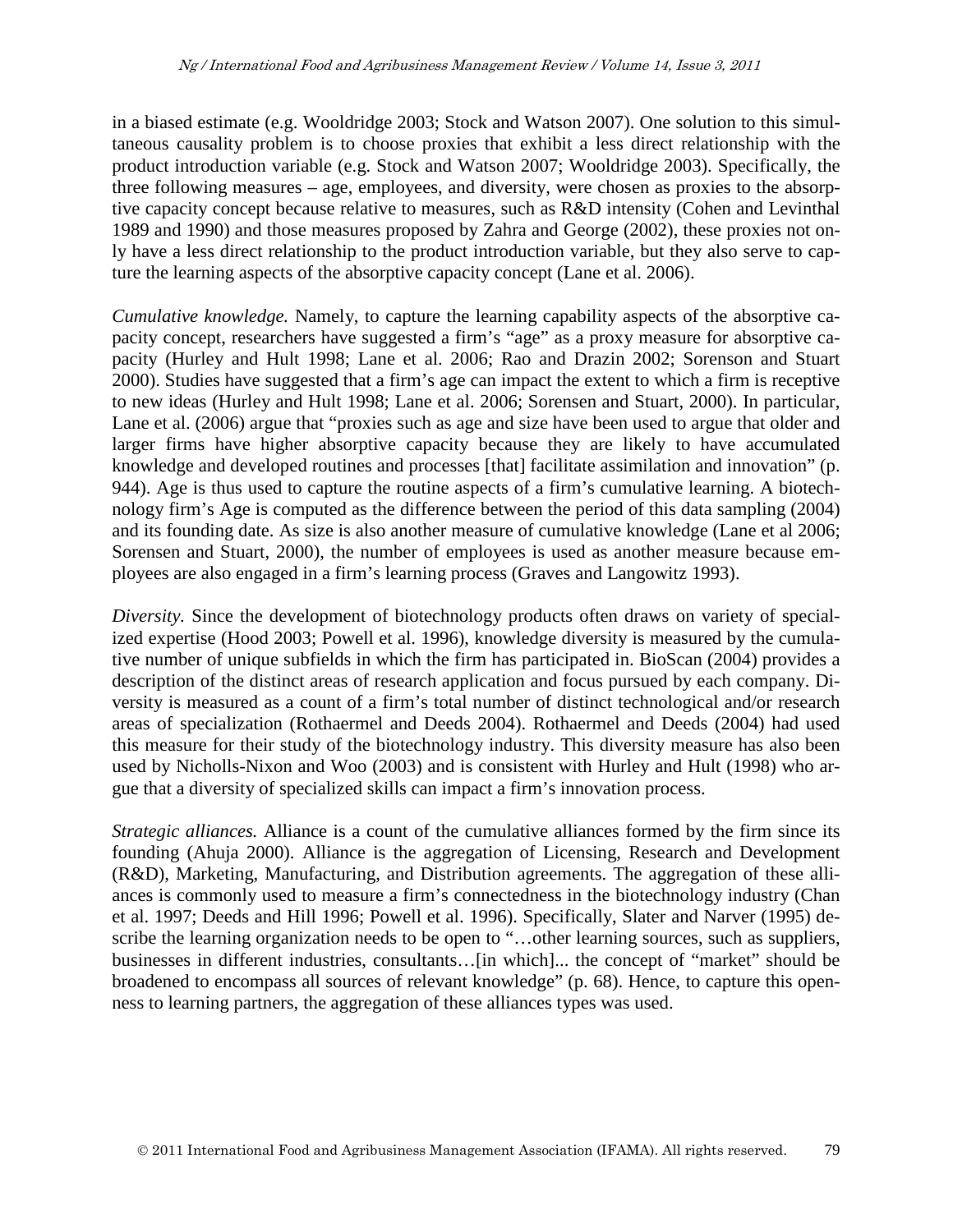#### *Control Variables*

To control for other factors that impact a firm's product introductions, a firm's Mergers and Acquisitions ( $M&A$ ) was used. Since  $M&A$  are motivated to exploit scope economies through product line extensions, this control is included. Moreover, since larger firms have greater financial resources, they are more likely to undertake M&A. Such a measure is used to control for firm size effects that are separate from the age, employee and diversity measures of absorptive capacity. A firm's M&A is computed as the difference in the cumulative number of biotechnology mergers less divestitures, since its founding. Moreover, to account for any institutional differences, the site or location of the firm, noted as Location, is coded as a dummy variable (0= U.S. based, 1= non-US based) (e.g., Rothaermel and Deeds 2004). The number of Subsidiaries held by a firm is included because they provide entrance into new product markets (Rothaermel and Deeds 2004). Lastly, as institutional investors provide sources of funding in bringing products to markets, the number of institutional shareholders, Investors (i.e., investors from major banks, fund agencies), is included.

#### *Estimation Procedure*

As the dependent variable, product performance, is count data, both negative binomial and Poisson regressions using Maximum Likelihood Estimation (MLE) methods were conducted. However, in the Poisson estimations, the Likelihood ratio test statistics of delta were all significant (*p*   $< 0.01$ ). This indicates the presence of over dispersion (table 2) which violates the Poisson distributional assumption of mean-variance equivalence. Such a violation overstates the significance of the estimated variables (Long and Freese 2006). As a result, although the Poisson estimation results were generally consistent with the negative binomial estimations, only the negative binomial estimation results are reported.

When examining the interaction effects (hypotheses 2a and 2b), the main effects of a firm's absorptive capacity and alliance variables were mean-centered (i.e., observations less their mean values) to minimize problems of multi-collinearity (Aiken and West 1991). Interactions are subsequently based on these mean-centered values (Aiken and West 1991). Furthermore, Cortina (1993) contends that if the main effects of an interaction are highly correlated, significant estimates on the interaction term can be "artifactual". That is, if two main components X (i.e., absorptive capacity) and Z (i.e. alliances) are highly related (i.e.,  $\rho_{x,y} = 1$ ), then "a statistically significant interaction term is significant because of a nonlinear multiplicative effect (i.e., curvilinearity effect) and not because of a linear multiplicative effect (interaction effect)" (Cortina 1993, 917). A solution is to control for possible curvilinearity effects - before the interaction term such that it rules out the alternative explanation that interactive effects are attributed to curvilinearity effects (Cortina1993). Since the concepts of absorptive capacity and alliances are theoretically and empirically correlated (see table 1), estimations of these interactions require controlling for such curvilinearity effects. The quadratic terms for the main effect variables are included to control for such effects. The inclusion of these additional variables is also theoretically consistent with hypothesis 1a and 1b. Moreover, as the estimated models consist of various interactions, the models were assessed for multi-collinearity. Multi-collinearity is moderate to strong when the Variance Inflation Factor (VIF) exceeds 10. Based on all the described variables, the mean VIF is 4.39. Model estimations were conducted with the Stata 9.1 econometrics software.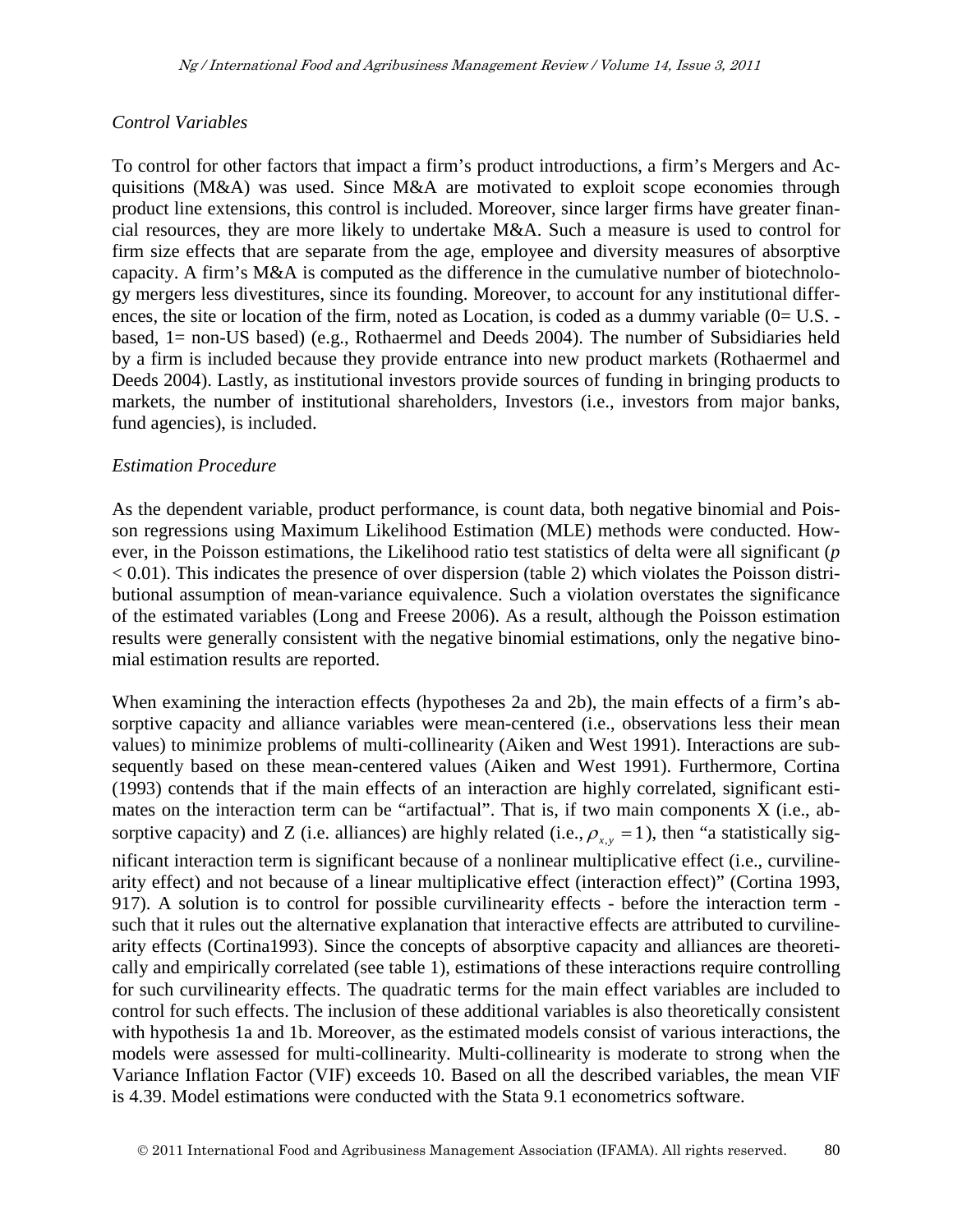## **Results**

The descriptive statistics for all co-variants and their correlations are shown in Table 1. The marginal effects for each variable in the negative binomial estimations are shown in Table 2. From Table 2, Model 1 shows that with the exception of investors, all control variables are significant. The location dummy variable is negative which indicates U.S. based firms market fewer products than non U.S. based firms. The subsidiary coefficient is positive as expected. This is consistent with Rothaermel and Deeds' (2004) findings. The number of M&A is positive and significant, as expected.

| <b>Table 1:</b> Descriptive blatistics and correlations |             |           |          |          |          |       |       |       |       |       |       |
|---------------------------------------------------------|-------------|-----------|----------|----------|----------|-------|-------|-------|-------|-------|-------|
| Variables                                               | <b>MEAN</b> | ST. DEV   |          | 2        | 3        | 4     |       | 6     |       | 8     | 9     |
| 1 Products                                              | 4.310       | 7.830     | 1.000    |          |          |       |       |       |       |       |       |
| 2 Location                                              | 0.651       | 0.477     | $-0.101$ | 1.000    |          |       |       |       |       |       |       |
| 3 Investors                                             | 1.890       | 3.430     | $-0.113$ | 0.143    | 1.000    |       |       |       |       |       |       |
| 4 Subsidiaries                                          | 3.150       | 13.630    | 0.344    | $-0.032$ | $-0.083$ | 1.000 |       |       |       |       |       |
| 5 Employees                                             | 3817.500    | 14362.900 | 0.439    | $-0.080$ | $-0.129$ | 0.494 | 1.000 |       |       |       |       |
| 6 Age                                                   | 21.220      | 23.600    | 0.341    | $-0.157$ | $-0.139$ | 0.259 | 0.417 | 1.000 |       |       |       |
| 7 M&A                                                   | 0.984       | 2.760     | 0.260    | 0.077    | $-0.013$ | 0.183 | 0.253 | 0.052 | 1.000 |       |       |
| 8 Diversity                                             | 3.500       | 3.290     | 0.335    | $-0.072$ | $-0.062$ | 0.074 | 0.221 | 0.173 | 0.258 | 1.000 |       |
| 9 Alliances                                             | 9.150       | 11.700    | 0.577    | 0.088    | 0.050    | 0.245 | 0.444 | 0.171 | 0.322 | 0.342 | 1.000 |

**Table 1.** Descriptive Statistics and Correlations

#### **Table 2.**

| <b>Variables</b>       | <b>Model 1</b> | Model 2a     | <b>Model 2b</b> | Model 2c    | Model 2d        | <b>Model 3</b>  |
|------------------------|----------------|--------------|-----------------|-------------|-----------------|-----------------|
| Location               | $-1.233**$     | $-0.358$     | $-0.826***$     | $-1.021*$   | $-0.479$        | $-0.624***$     |
| Investors              | $-0.123$       | $-0.054$     | $-0.045$        | $-0.103$    | $-0.024$        | $-0.079$        |
| <b>Subsidiaries</b>    | $0.037*$       | $0.030*$     | $0.026*$        | $0.040*$    | $0.024*$        | $0.018**$       |
| M&A                    | $0.233*$       | $0.196*$     | $0.173*$        | $0.161*$    | $0.191*$        | $0.103*$        |
| Age                    |                | $0.093*$     |                 |             | $0.060*$        | $0.056*$        |
| Age <sup>2</sup>       |                | $-4.587E-4*$ |                 |             | $-4.264E - 04*$ | $-2.961E - 04*$ |
| Employees              |                |              | 2.428E-04*      |             | 1.935E-04*      | 1.139E-04*      |
| Employes <sup>2</sup>  |                |              | $-2.45E-09*$    |             | $-2.05E-09*$    | $-1.39E-09*$    |
| Diversity              |                |              |                 | $0.473*$    | $0.302*$        | $0.204*$        |
| Diversity <sup>2</sup> |                |              |                 | $-0.020***$ | $-0.025*$       | $-0.022*$       |
| Alliances              |                |              |                 |             |                 | $0.119*$        |
| Alliances <sup>2</sup> |                |              |                 |             |                 | $-0.001**$      |
| Diversity.Alliances    |                |              |                 |             |                 | $0.003***$      |
| Employee.Alliances     |                |              |                 |             |                 | 2.680E-07       |
| Age.Alliances          |                |              |                 |             |                 | $-7.455E-04*$   |
| Log likelihood         | $-889.5$       | $-863.500$   | $-853.700$      | $-876.635$  | $-836.170$      | $-812.230$      |
| LR Test of Delta       | 1749.5*        | 1555.6*      | 1149*           | 1435.24*    | 1002.61*        | 773.41*         |
| Delta                  | 8.99           | 7.360        | 6.250           | 7.930       | 5.540           | 4.260           |

**Note:**  $* = p < 1\%$ ,  $* = p < 5\%$ ,  $* * = p < 10\%$ 

Models 2a, 2b, and 2c respectively examine the positive yet diminishing effects for each of the three absorptive capacity measures: age, employees and diversity. In examining hypothesis 1a, model 2a shows the age coefficient and its quadratic counterpart are, respectively, positive and negative. A similar result is found with the employee variable in model 2b. These results are consistent with Slater and Narvers' (1995) argument that a firm's experiences can promote "dominant logic" behaviors that limit a firm's ability to innovate (see also Christensen and Bow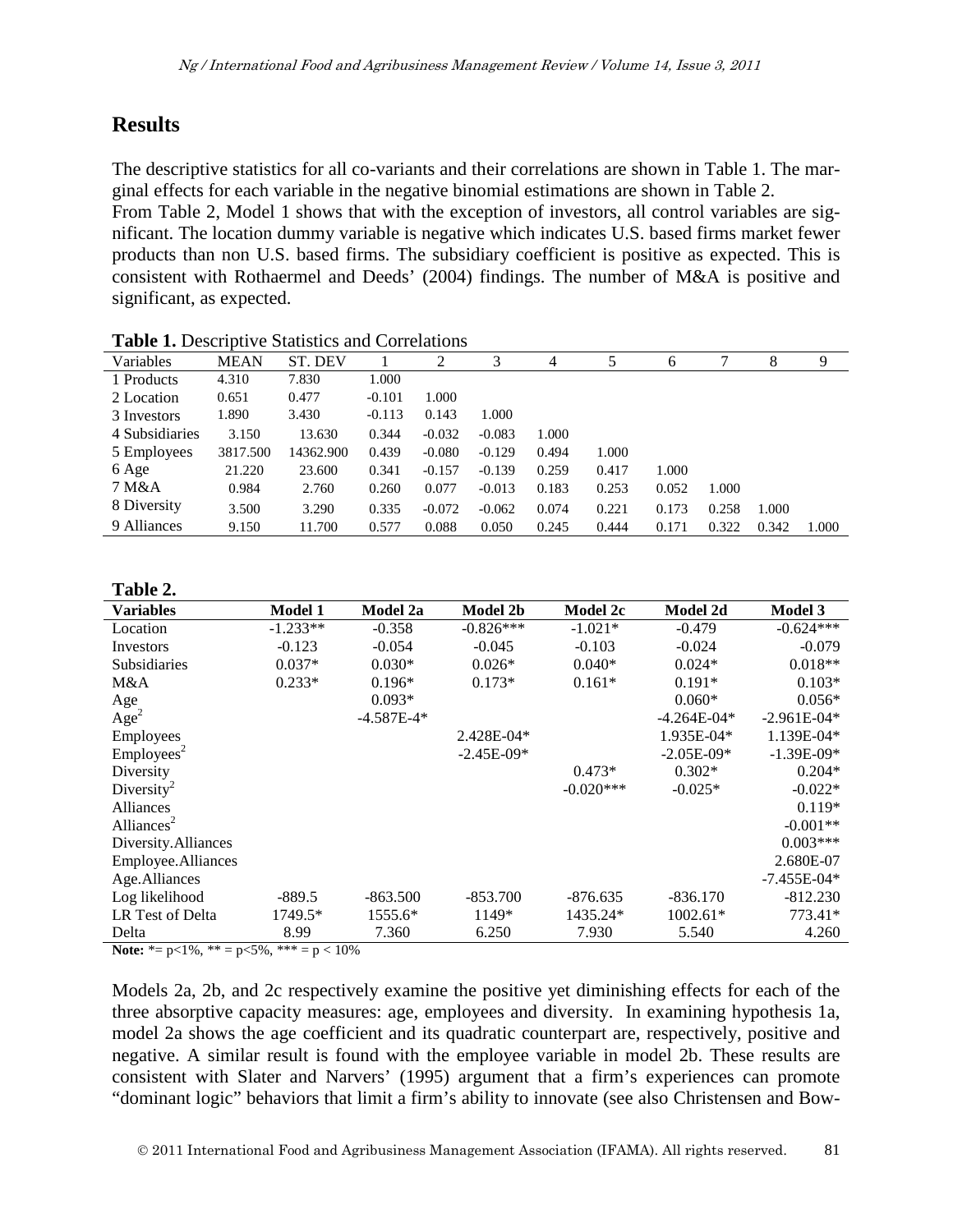er 1996; Hamel and Prahalad 1991). However, unlike these prior authors, a dominant logic does not stem from a myopic focus to the customer. Rather, model 2a and 2b results suggest that such a dominant logic can be attributed to limits with expansions in a firm's absorptive capacity. Namely, increases in a firm's cumulative experiences can yield a confirmation bias in which a firm's search routines diminish a firm's absorptive capacity to bringing products to market. In examining hypothesis 1b, model 2c shows the diversity coefficient and its quadratic counterparts are, respectively, positive and negative. This result is consistent with marketing studies that find a lack of coordination among inter-departmental units can significantly hinder a firm's product development process (e.g. Dougherty 1992; Han et al. 1998; Jaworski and Kohli 1993; March and Stock 2003; Slater and Narver 1995; Wind and Mahajan 1997). In particular, Model 2c's results suggest that excessive increases in a firm's diversity can yield a serial reproduction loss problem that can contribute to this lack of coordination.

As a firm's absorptive capacity can simultaneously consist of a firm's accumulated and diverse knowledge (Cohen and Levinthal 1990), model 2d includes all three absorptive capacity measures. Likelihood Ratio Tests were conducted between model 2d with each of the prior models, 2 a, b, and c. Likelihood Ratio tests reject (*p=0.000*) the null that all three measures of absorptive capacity –age, employees and diversity- are jointly equal to zero. Model 2d shows that a firm's absorptive capacity, age, employees and diversity jointly exhibit a positive yet diminishing effect and are highly significant (*p<1%*). Hypotheses 1a and 1b cannot be rejected in this model.

To provide a further examination of these diminishing effects, this study draws on a procedure developed by Aiken and West (1991). In linear estimations, a diminishing effect – as reflected by the estimate of the quadratic variable, (i.e.  $X^2$ ), - can be evaluated by computing its "simple slope" at one standard deviation above the mean value of its main effect, (i.e. X). In this study, simple slopes are reflected by the marginal estimates of the quadratic terms of the absorptive capacity variables. The marginal effects for each of these quadratic terms are then computed at one standard deviation above the mean values of their main effects. However, since negative binomial estimations are non-linear, their simple slopes are dependent on the values taken by all other predictor variables. Hence, to evaluate the diminishing effects for each of the quadratic terms of the absorptive capacity measures, their marginal effects are evaluated at one standard deviation above their mean values, while holding all other variables at their mean values (Graves and Langowitz 1993).

At one standard deviation above their mean values, the marginal effects for each of the quadratic terms, age, employees and diversity, are respectively, -0.00266, -1.28e-08, and -0.1592, and are significant ( $p < 5\%$ ). Hypotheses 1a and 1b are not rejected. In particular, as absorptive capacity researchers argue that a firm's experiences and innovation are positively related, this implies that a firm's absorptive capacity is not only positively related to its product performance, but that a firm can introduce products at an increasing rate. This is because since innovations are based on "borrowing" the technical achievements of the past (Cohen and Levinthal 1990), a firm's ability to innovate products in one period reduces the cost of innovating products in the next (Cohen and Levinthal 1989). This follows Anand and Khanna (2000) who note, "firms that have learnt to learn will continue to do so at an increasing rate" (p.298). This suggests a positive coefficient on both the main absorptive capacity variable and its quadratic counterpart. Yet models 2a-d shows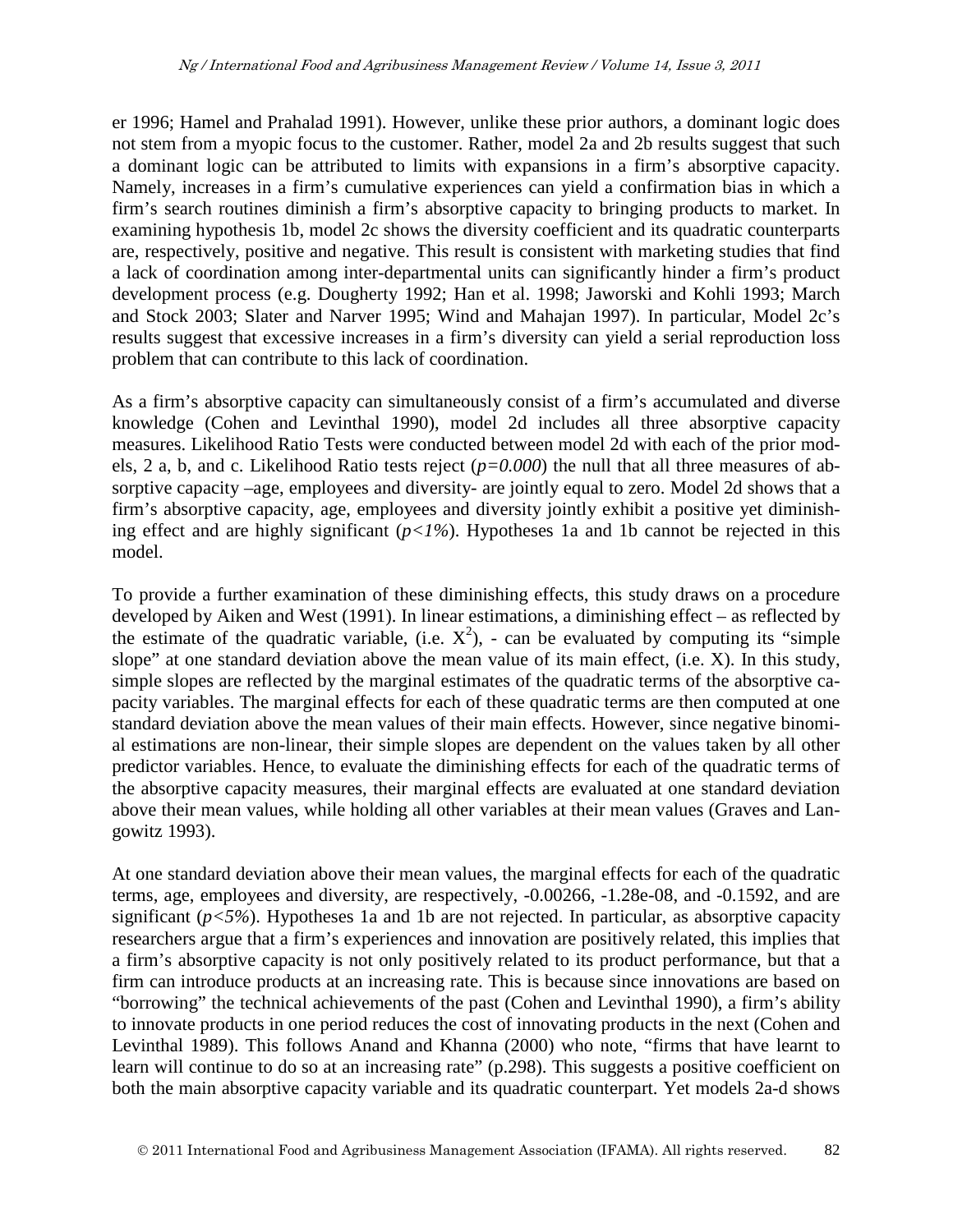the quadratic estimates for these variables are consistently negative and statistically significant. As a result, even though the magnitude of the diminishing effects is very marginal, the signs on these coefficients reject the argument that continued investments in a firm's absorptive capacity is a source of sustainable competitive advantage (e.g. Bosch et al. 1999; Zahra and George 2002).

To include the role of strategic alliances, model 3 is the full model that includes the absorptive capacity and alliance variable interactions. Relative to model 2d, likelihood ratio tests do not reject the null that the additional alliance and interaction variables are equal to zero (*p=0.00*). In model 3, hypothesis 1a and 1b are not rejected at their mean values and are not rejected at one standard deviation above their means<sup>[5](#page-11-1)</sup>. With regards to a firm's alliances, model 3 shows that a firm's alliances have a positive yet diminishing effect to a biotechnology firm's product performance. This is consistent with prior biotechnology studies (e.g. Deeds and Hill 1996).

To examine their interactions, the interaction effect between age and alliances is significant and negative. Hypothesis 2a cannot be rejected (*p< 1%*). With respect to the interaction effect between a firm's employees and alliances, this interaction was not significant. As age is correlated with employees (see table 1), a separate estimation was conducted that removes the correlated age variable. In this estimation, a significant negative moderating effect was observed. Hypothe-sis 2a cannot be rejected for this model<sup>[6](#page-16-0)</sup>. This lack of significance is likely attributed to problems of multi-collinearity. These results complement findings reported by Rindfleisch and Moorman (2003) study. They argue that firms with "competitive dominant" alliances will tend to form "overlapping" network experiences that can limit a firm's absorptive capacity in developing innovative product solutions. In their empirical analysis, they find that a firm's alliances negatively moderate a firm's customer / market orientation. From an organizational learning orientation, model 3's findings complement this view by showing a firm's cumulative experiences can negatively moderate the product benefits of a firm's alliances.

With regards to the moderating influences of a firm's diversity, the interaction effect between a firm's diversity and alliances is positive and significant at the 10% level. At this level of significance, Hypothesis 2b is not rejected. This suggests that a firm's diversity of experiences is better suited to assimilating the product benefits of alliances. Although there are no studies that have directly examined such a moderating relationship, Perry-Smith and Shalley (2003) argue and find that a firm's product creation process can positively impact a firm's ability to utilize product alliance information.

## **Conclusions and Discussions**

In high technology settings, innovation and the ability to introduce products to market are intertwined subject areas that have gained significant interest amongst marketing and management scholars (Brown and Eisenhardt 1995; Eisenhardt and Martin 2000; Nerkar and Roberts 2004; Wind and Mahajan 1997). Under hi-technology settings, a firm's "openness" to emerging technologies is instrumental to a firm's product development process because it yields innovative product solutions that are yet to be anticipated by consumers (e.g. Christensen and Bower 1996;

<span id="page-16-1"></span> $<sup>5</sup>$  At one standard deviation above their means, the marginal effects for the quadratic terms size, age and diversity,</sup> are respectively, -5.88e-09 (p <1%), -0.00125 (p <5%), -0.09149 (p <5%)  $^6$  Results are available on request.

<span id="page-16-0"></span>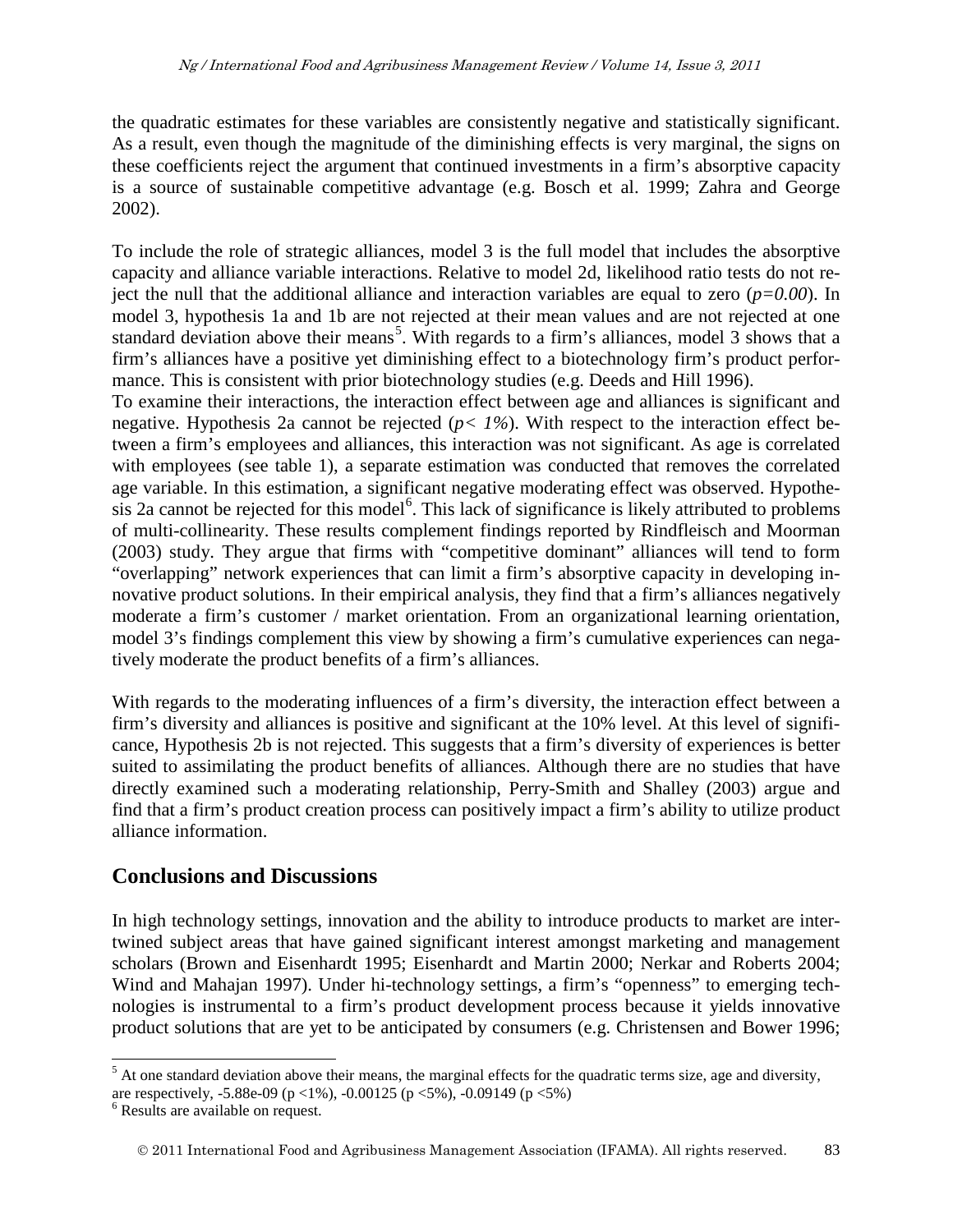Hamel and Prahalad 1991; Slater and Narver 1995). In drawing on the concept of absorptive capacity, an "outside-in" learning process was developed to explain this product development process. A key argument of this "outside in" learning process is that a firm's ability to bring products to market depend on not only its cumulative and diverse experiences but also on its ability to gain access to the experiences of its learning partners. Specifically, with this outside in learning process, these experiences are subjective to diminishing return effects and have distinct moderating effects to a firm's ability to internalizing the product benefits of its alliance. This study's empirical findings of the biotechnology industry provide support for this "outside-in" learning framework. This "outside-in" learning framework offers three contributions to productmarketing research and introduces applications / implications to agribusiness.

First, the concept of absorptive capacity offers "an outside in" learning process that complements the "insider-out" learning processes described in the organizational learning literature (Jaworski and Kohli 1993; Slater and Narver 1995). An "insider-out" learning process focuses on an "entrepreneurial" mindset in which the development of product innovations stems from a firm's greater risk taking and product experimentation efforts (Atuahene-Gima and Ko 2001; Jaworski and Kohli 1993; Slater and Narver 1995; Zhou et al. 2005). This study's "outside-in" learning process complements this "inside-out" process because a firm's absorptive capacity and its access to alliances promotes an "openness" to external ideas that can promote the risk taking and product experimentation efforts of this inside-out approach. The implication of this complementary relationship is that this greater openness to external ideas can cultivate a "culture" (Slater and Narver 1995) that focuses a firm to look outward rather than just inward in its product development efforts. Stated different, this "outside-in learning" process can promote an entrepreneurial and innovative cultural mindset to "think outside the box" and has been called for in Slater and Narvers' (1995) learning framework.

Second and building upon Slater and Narvers' (1995) organizational learning orientation, a firm's "outside-in" learning process further broadens the concept of market orientation (Jaworski and Kohli 1993). As this study's outside-in learning process emphasizes a firm's openness to learning partners, a firm's absorptive capacity and its access to alliance partnerships can mitigate the firm from being subject to the "tyranny of served market" (Hamel and Prahalad 1991). Namely, this "outside-in" learning framework broadens a firm's ability to identify its customer's "latent needs" (Slater and Narver 1995). Investments in a firm's technical expertise serves to not only leverage a firm's ability to relate to external technological advances, but in doing so identify commercial applications that are not known by the consumer. For instance, Eli Lilly (e.g. Hoang and Rothaermel 2005; Kale et al. 2002) have developed in house operations whose exclusive function is to assess the commercial value of external technologies and alliance partnerships. As a result, this study's outside-in learning framework can serve to bridge a firm's technology orientation with that of its market orientation. In that, although investments in marketing expertise (i.e. investments in focus groups, sales teams, market segmentation efforts) are important to addressing customers' immediate needs, a firm's investment in this "outside-in" learning process can address its customers' latent needs. The combination of these two processes can thereby improve a firm's long term product performance and has also been argued by Zhou et al. (2005). Lastly, despite the positive merits from continued expansions in a firm's experiences, Lane et al. (2006) as well as others (Lei and Hitt 1995; Vermeulen and Barkema 2002) have challenged "the continued benefits of such expansions" (Lane et al. 2006; p. 847). That is, in addition to studies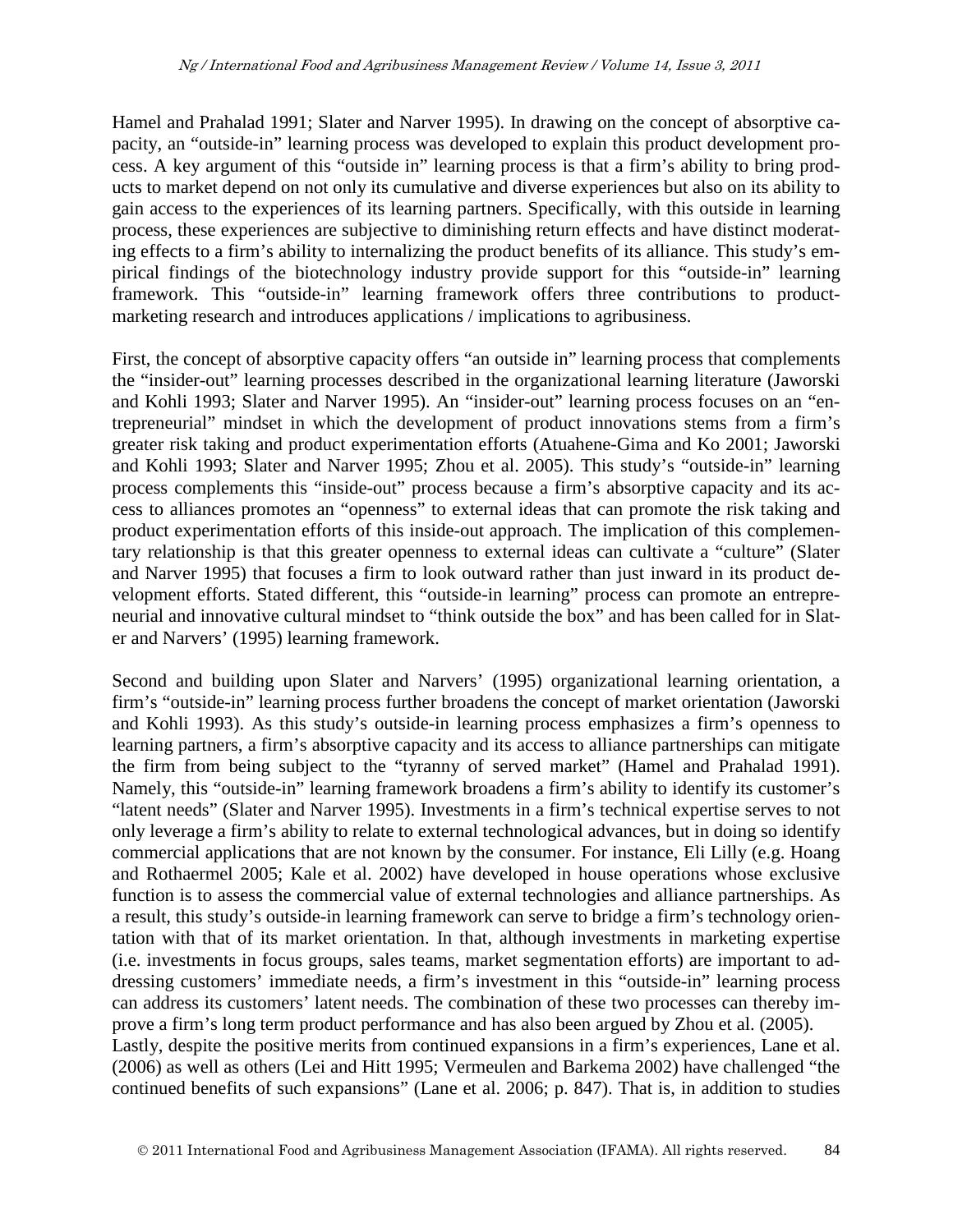by Lei and Hitt (1995) and Vermeulen and Barkema (2002), this study offers a further explanation as well as empirical evidence that challenge the merits of a continued expansion of a firm cumulative and diverse knowledge experiences. Specifically, unlike Bosch et al. (1999), Cohen and Levinthal (1990), and Zahra and George (2002), this study argues and shows that continued expansion in a firm's cumulative and diverse experiences yields diminishing returns to a firm's product performance. This is because a firm's confirmation bias and serial reproduction loss problem places limits in a firm's ability to assimilate external experiences. Thus, a firm's continued investment in their knowledge experiences is not optimal in sustaining a firm's competitive advantage. Furthermore, as various absorptive capacity researchers have called for a greater integration of the absorptive capacity concept with alliance level investigations (Tsai 2001; Wuyts et al. 2004; Zaheer and Bell 2005), this study contributes to this line of investigation in which a firm's ability to capitalize on the product benefits of its alliances is dependent on the cumulative or diverse nature of their knowledge experiences. That is, although alliances are widely recognized as source of inter-organizational rent (Powell et al. 1996; Rothaermel 2001), the ability to capitalize on such rents – such as through the development of products- is dependent upon the nature and constraints faced by a firm's experiences.

In terms of its applications, this study's proposed "outside-in" learning approach can be offered as one model to explaining potential changes in the product development process of the U.S. agricultural industry. Due to current fiscal realities, reductions in public funding from U.S.D.A. for basic and applied research are likely to induce a greater attention to organizational learning processes. This is because despite the historic contributions made to improvements in agricultural productivity, innovation and subsequent product developments in the agricultural industry have been facing diminished public support. For instance, U.S.D.A funding for research has fallen considerable since the 1990's<sup>[7](#page-16-1)</sup>. More recently for the fiscal year 2010, the R&D budget was 2.61 billion and for fiscal year 2012 has been reduced to 2.373 billion<sup>[8](#page-18-0)</sup>. Such declines will favor an increasing transfer of research responsibilities to the private interests of the agribusiness firm. This is not to say, that public-private innovations partnerships will cease to exist. For example, the recent opening of Dupont Danisco Cellulosic Ethanol plant was the result of a partnership with the University of Tennessee's Biofuels initiative<sup>[9](#page-18-1)</sup>. Yet with current fiscal realities, a model of innovation and product development can no longer be restricted to the "assimilation" and "commercialization" of basic /applied agricultural productivity research, but will likely also require "organizational learning" activities involving private-private learning relationships. Since agribusinesses are distinguished by their interdependence to their value chain partners (Ng and Siebert 2009), the "outside in" learning approach described in this research may thus be one model to explaining this private-private learning relationship. Under such a model, the role of the agribusiness firm is no longer defined by its ability to assimilate and commercialize basic agricultural research (i.e. Dupont Danisco), but may also involve a more pro-active learning orientation in which product development processes depend on collaborations with learning partners of their value chain.

 $^7$  http://www.aaas.org/spp/rd/agri09p.htm<br><sup>8</sup> http://www.aaas.org/spp/rd/fy2012/AgricultureOnePageSummary.pdf

<span id="page-18-2"></span><span id="page-18-1"></span><span id="page-18-0"></span><sup>9</sup> http://www.biofuelsjournal.com/articles/DuPont\_Danisco\_Cellulosic\_Ethanol\_\_Genera\_Energy\_\_and\_University\_ of\_Tennessee\_Hold\_Grand\_Opening\_for\_Cellulosic\_Demonstration\_Facility\_in\_Vonore-88955.html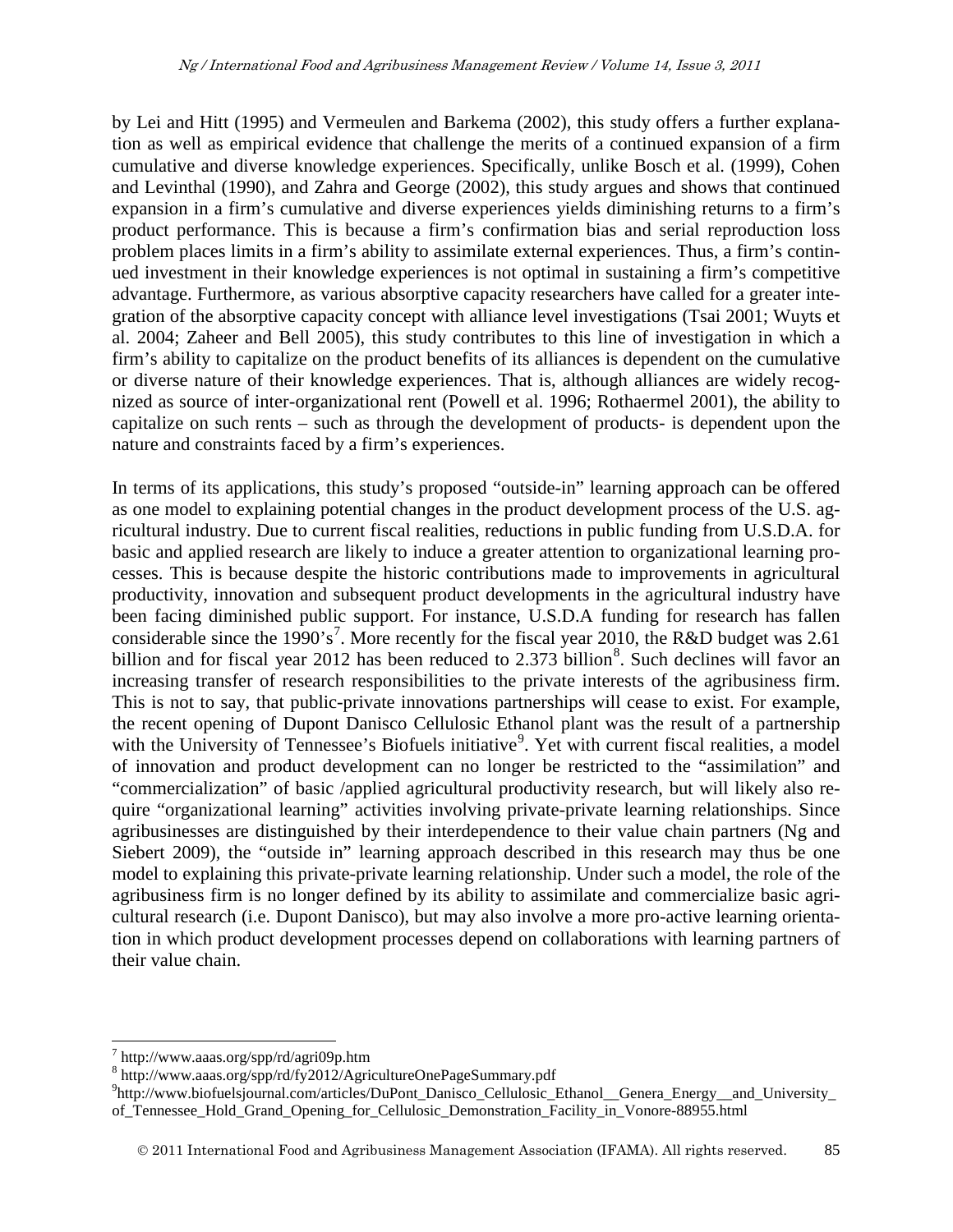Such an "outside in" learning approach also raises two implications to agribusinesses. First, agribusinesses involved in an "outside-in" learning approach are likely to engage multiple stakeholders in their product development process. That is, the development of agricultural products is not only intertwined with an agribusiness firm's value chain members, but as a result of this "openness" embeds the product development processes within a network of various stakeholder interests. For instance, the procurement of raw agricultural inputs in the production and packaging of products by multi-nationals, such as Coke (e.g. water stewardship initiative) and Nestle (e.g. creating shared value initiative), are increasingly driven by the interests of its various social and environmental stakeholder groups. Hence, one consequence or implication of this "outside-in" learning approach is a greater openness to these various stakeholder groups not only influences the procurement and development of their food products, but such openness can be one means to help reconcile an agribusiness' private interests with that of the public interests for environmental stewardship. A second and subsequent implication of this outside-in learning approach is the development of agricultural products need not be exclusively driven by the needs and preferences of the food consumer. Rather, such developments can also stem from the interests of the various members of the food supply chain to which enable the agribusiness firm to develop products that food consumers did not anticipate in needing (i.e. Hamel and Prahalad 1991). Hence, unlike a commonly accepted wisdom in agricultural marketing, the food consumer is not the pinnacle of the product development process but is one of many learning partners of an outside-in learning process.

Yet in light of this study's contributions and application / implications to agribusiness, these considerations should, however, tempered by limitations of this study. As this study does not directly tests a firm's confirmation bias and its serial reproduction loss problem, future research calls for a more direct testing of these constructs. In addition, because the concept of absorptive capacity is multi-dimensional, the development of a unified or standardized measure of absorptive capacity remains a subject of much debate (Lane et al. 2006). This study's proposed measures of absorptive capacity are thereby not only subject to limitations surrounding this debate, but the proposed measures reflect one of the many dimensions of this concept. Future research should thereby develop measures that capture others aspects of this concept. Furthermore, even though this study's empirical findings are generally consistent with this study's "outside-in" learning framework, the measures used for the absorptive capacity concept should be interpreted as a precursor for further empirical examinations. In particular, this study chose less direct measures for the absorptive capacity concept so as to minimize the simultaneous causality problem. Yet, in using such indirect measures, they are vulnerable to alternative explanations. For instance, a firm's experience, size and diversity may equally reflect the strength of firms' internal resources rather than just its ability to learn and exploit external knowledge<sup>[10](#page-18-2)</sup>. Hence, future studies should examine more direct measures of the absorptive capacity construct. Such measures would however require developing an IV estimation technique within count data models. This is because although IV estimations have been offered as an alternative solution to correcting simultaneous causality problems, IV estimations are only applicable to linear estimations. Nevertheless, the work done by Mullahy (1997) offers a promising approach to developing an IV for count data model and thus this line of research is called for in future research.

 $10$  I'd like to thank an anonymous IFAMR reviewer for this point.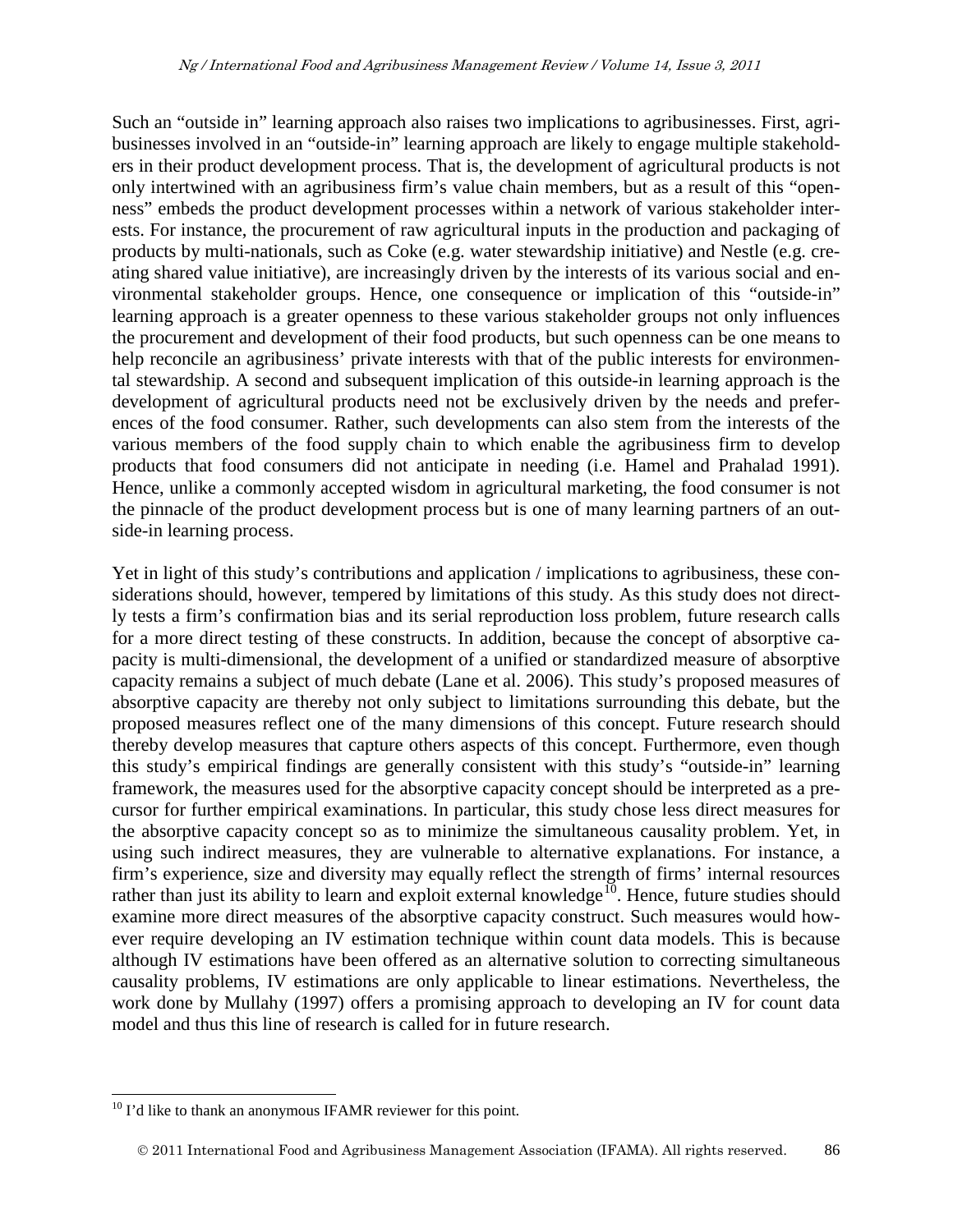### **References**

- Ahuja, G. 2000. Collaboration networks, structural holes, and innovation: A longitudinal study. *Administrative Sciences Quarterly* 45(3):425-455.
- Ahuja, G. and R. Katila. 2001. Technological acquisitions and the innovation performance of acquiring firms: A longitudinal study. *Strategic Management Journal* 22:197-220.
- Aiken, L.S. and G. West. 1991. *Multiple Regressions: Testing and Interpreting Interactions.* NewBury Park, CA: Sage Publications.
- American Health Consultants. 2004. *BioScan*.
- Anand, B.N. and T. Khanna. 2000. Do firms learn to create value? The case of alliances. *Strategic Management Journal* 21:295-315.
- Atuahene-Gima, K and A. Ko. 2001. An empirical investigation of the effect of market orientation and entrepreneurship. *Organization Science* 12(1):54-74.
- Benedetto, C.A.D. 1999. Identifying the key success factors in new product launch. *Journal of Product Innovation* 16:530-544.
- Bosch, F, H. Volberda, and M. Boer. 1999. Coevolution of firm absorptive capacity and knowledge environment: organizational forms and combinative capabilities. *Organization Science* 10(5):551-568.
- BioScan 2004. "The worldwide biotech industry reporting service". Thompson Publishers.
- Brown, S. L. and K.M. Eisenhardt. 1995. Product development: Past research, present findings, and future directions. *Academy of Management Review* 20(2):343-378.
- Chan, S.H., J.W. Kensinger, A.J. Keown, and J.D. Martin. 1997. Do strategic alliances create value? *Journal of Financial Economics* 46:199-221.
- Christensen, C.M. and J.L. Bower. 1996. Customer power, strategic investment and, the failure of leading firms. *Strategic Management Journal* 17:197-218.
- Cohen, M.D. and P. Bacdayan. 1994. Organizational routines are stored as procedural memory: evidence from a laboratory study. *Organization Science* 5(4):554-568.
- Cohen, W.M., and D.A. Levinthal. 1989. Innovation and learning: the two faces of R&D. *The Economic Journal* 99(397):569-596.
- Cohen, W.M., and D.A. Levinthal. 1990. Absorptive capacity: a new perspective on learning and innovation. *Administrative Sciences Quarterly* 35:128-152.
- Cortina, J.M. 1993. Interaction, nonlinearity, and multicollinearity: implications for multiple regressions. *Journal of Management* 19(4):915-922.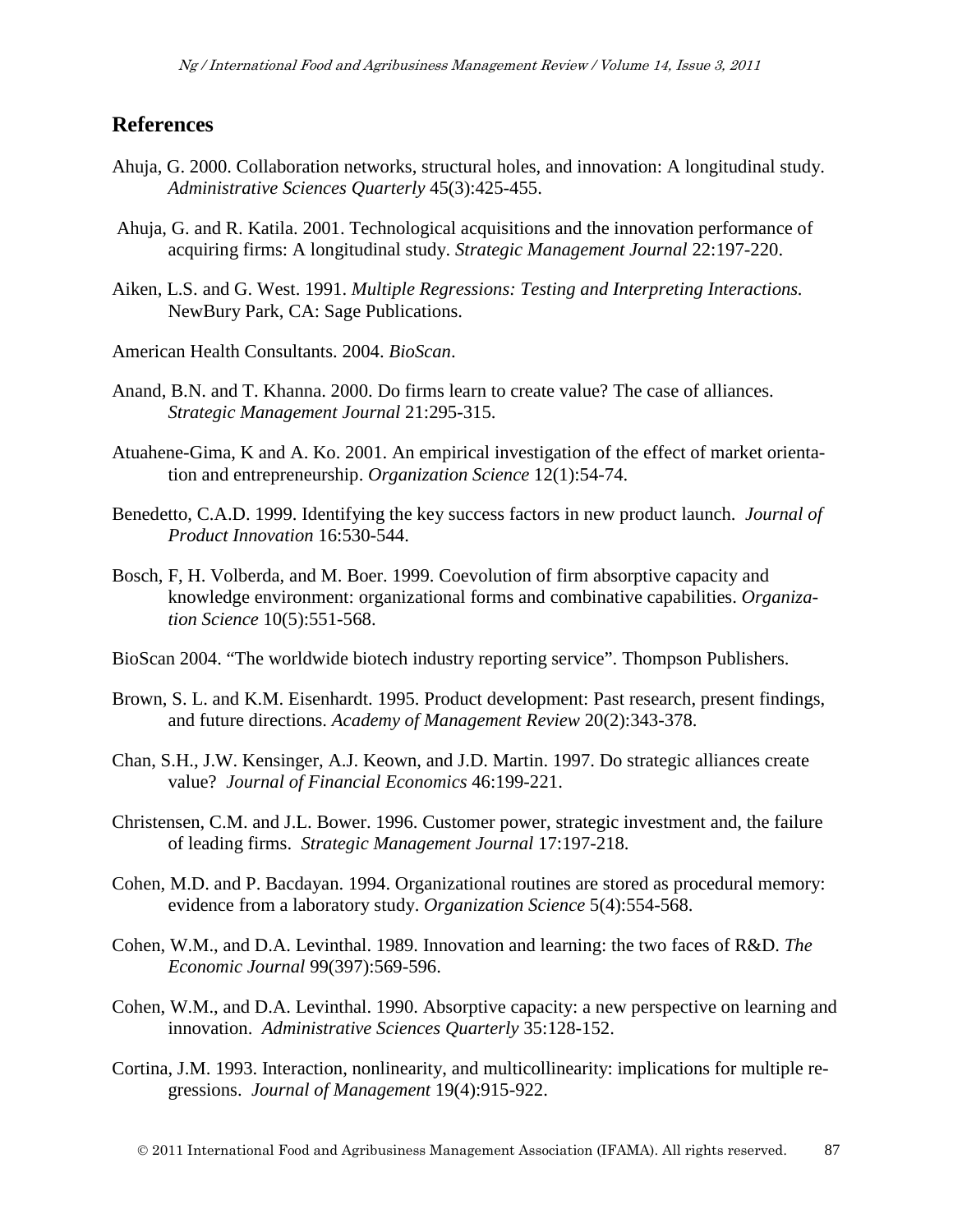- Cyert, R.N. and J.G. March. 1963. *A Behavioral Theory of the Firm*. Prentice-Hall, Englewood Cliff, N.J.
- Daft, R. and K. Weick. 1984. Toward a model of organizations as interpretation systems. *Academy of Management Review* 9(2):284-295.
- Danneels, E. and E.K. Kleinschmidt. 2001. Product innovativeness from the firm's perspective: Its dimensions and their relation with project selection and performance. *Journal of Product Innovation and Management* 18:357-373.
- Deeds, D.L. and C. Hill. 1996. Strategic alliances and the rate of new product development: an empirical study of entrepreneurial biotechnology firms. *Journal of Business Venturing* 11:41-55.
- DiMasi, J.A. 2001. Risks in new drug development: approval rates for investigational drugs. *Clinical Pharmacology and Therapeutics* 69(5):297-307.
- DiMasi, J. A., R.W. Hansen, and H.G. Grabowski. 2003. The price of innovation: new estimates of drug development costs. *Journal of Health Economics* 22:151-185.
- Dougherty, D. 1992. Interpretive barriers to successful product innovation in large firms. *Organization Science* 3(2):179-202.
- Drew, J. 2000. Drug discovery: a historical perspective. *Science* 287(March 17):1960-1964.
- Eisenhardt, K.M. and J.A. Martin. 2000. Dynamic capabilities: what are they? *Strategic Management Journal* 21:1105-1121.
- Gargiulo, M and M. Benassi. 2000. Trapped in your own net? Network cohesion, structural holes, and the adaptation of social capital. *Organization Science* 11(2):183-196.
- Garud, R., and M. Rappa. 1994. A socio-cognitive model of technology evolution: The case of cochlear implants. *Organization Science* 5(3):344-362.
- George, G., S.A. Zahra, and D.R. Wood. 2002. The effects of business-university alliances on innovative output and financial performance: a study of publicly traded biotechnology companies. *Journal of Business Venturing* 17:577-609.
- Graves, S.B, and N.S. Langowitz. 1993. "Innovative productivity and returns to scale in the pharmaceutical Industry." *Strategic Management Journal* 14(8):593-605.
- Hamel, G. and C.K. Prahalad. 1991. Corporate Imagination and expeditionary marketing. *Harvard Business Review* 69(4):81-92.
- Hamel, G. and C.K. Prahalad. 1994. *Competing for the Future*. Harvard Business School Press, Boston, MA.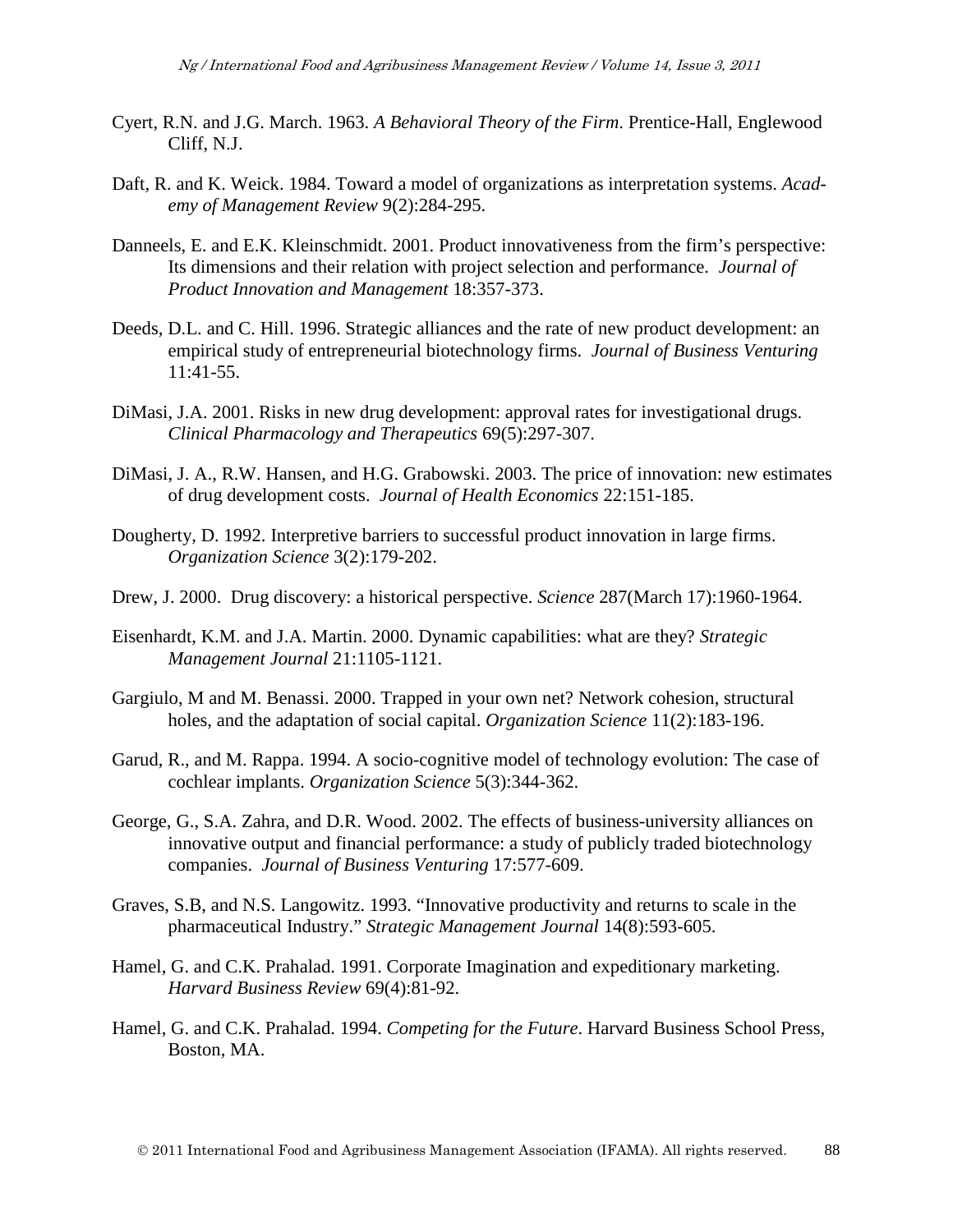- Han, J.K., N. Kim, and R.K. Srivastava. 1998. Market orientation and organizational performance: Is innovation a missing link? *Journal of Marketing* 62(4):30-45.
- Hess, A.M. and F.T. Rothaermel. 2011. When are assets complementary? Star scientists, strategic alliances and innovation in the pharmaceutical industry. *Strategic Management Journal*, in press. DOI: 10.1002/smj.916
- Hoang, H. and F.T. Rothaermel. 2005. The effect of general and partner specific alliance experience on joint R&D project performance. *Academy of Management Journal* 48(2):332-34.
- Hood, L. 2003. The interdisciplinary challenge. *Biotechnology* 11(march):S9.
- Hopewell, D. 2003. Biotech vs. pharma: once different, now collaborative entities. *San Jose Business Journal*.<http://www.bizjournals.com/sanjose/stories/2003/06/23/focus3.html>
- Hurley, R.F. and G.T.M. Hult. 1998. Innovation, market orientation, and organizational learning: an integration and empirical examination. *Journal of Marketing* 62(3):42-54.
- Isobe, T., S. Makino, and D.B. Montgomery. 2000. Resource commitment, entry timing, and market performance of foreign direct investments in emerging economies: The case of Japanese international joint ventures in China. *Academy of Management Journal*, 43:468- 484.
- Jaworski, B.J. and A.K. Kohli. 1993. Market orientation: antecedents and consequences. *Journal of Marketing* 57:53-70.
- Kale, P., J.H. Dyer, and H. Singh. 2002. Alliance capability, stock market response, and long term alliance success: the role of the alliance function. *Strategic Management Journal* 23:747-767.
- Lane, P.J., B.R. Koka, and S. Pathak. 2006. The reification of Absorptive Capacity: A critical review and rejuvenation of the construct. *Academy of Management Review* 31 (4): 833- 888.
- Lane, P.J., and M. Lubatkin. 1998. Relative absorptive capacity and interorganizational learning. *Strategic Management Journal* 19:461-477.
- Lei, D. and M.A. Hitt. 1995. Strategic restructuring and outsourcing: The effect of mergers, acquisitions and LBOs on building firm skills and capabilities. *Journal of Management*, 21:835–859.
- Levinthal, D.A. and J.G. March. 1993. The myopia of learning. *Strategic Management Journal* 14: 95-112.
- Levitt, B. and J.G. March. 1988. Organizational learning. *Annual review of Sociology* 14:319- 340.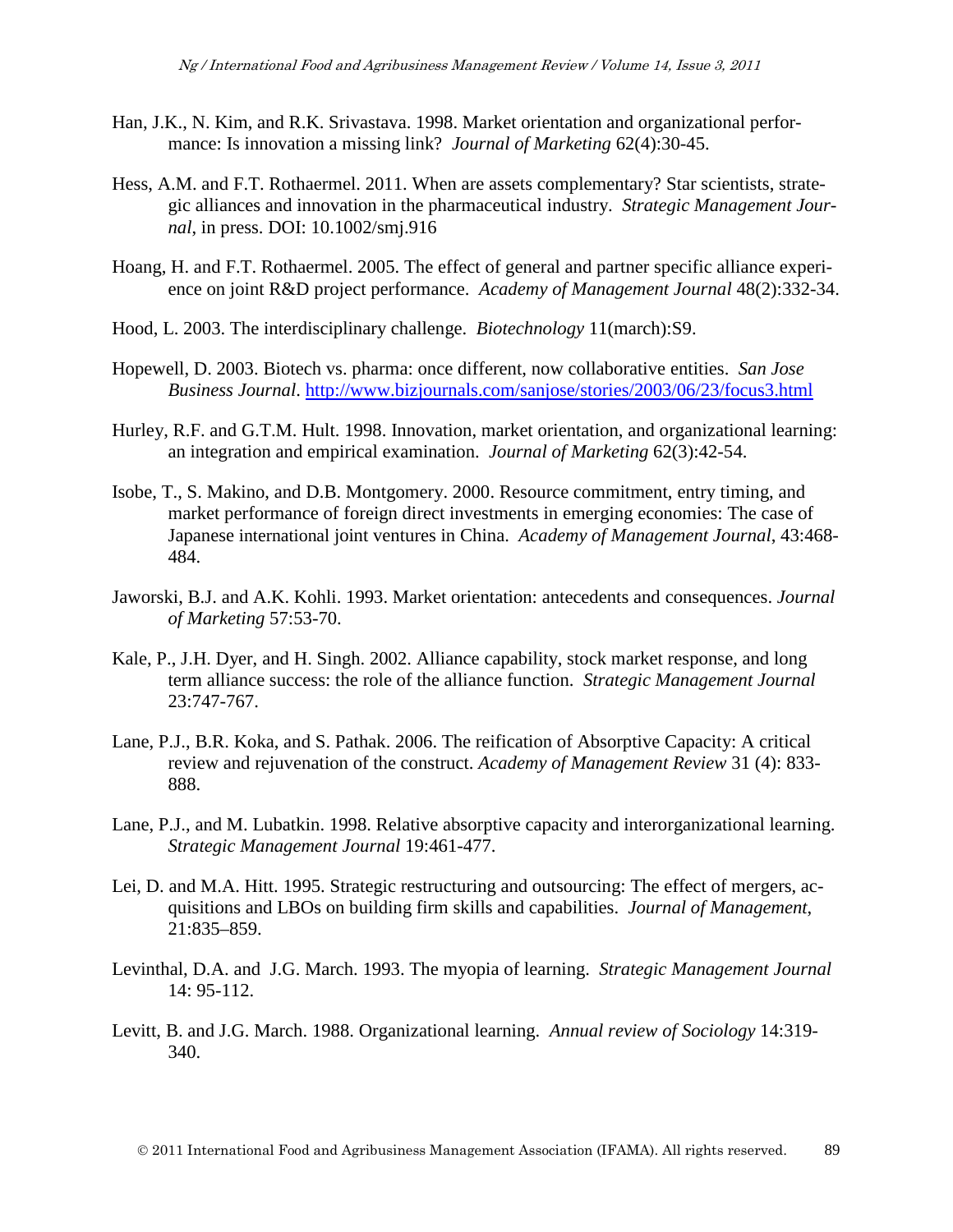- Liebeskind, J.P., A. Oliver, L. Zucker, and M. Brewer. 1996. Social networks, learning, and flexibility: sourcing scientific knowledge in new biotechnology firms. *Organization Science* 7(4):428-443.
- Long, J.S. and J. Freese. 2006. *Regression Models for Categorical Dependent Variables Using Stata: 2nd Edition*. College Station, TX: Stata Press.
- March, S.J. and G.N. Stock. 2003. Building dynamic capabilities in new product development through intertemporal integration. *Journal of Product Innovation and Management* 20:136-146.
- Markides, C.C. 1995. "Diversification, restructuring and economic performance." *Strategic Management Journal* 16(2):101-118.
- Mowery, D., J. Oxley, and B. Silverman. 1996. Strategic alliances and Inter-firm knowledge transfer. *Strategic Management Journal* 17:77-91.
- Mullahy, J. 1997. Instrumental variable estimation of count data models: applications to models of cigarette smoking behavior. *Review of Economics and Statistics* 97(4):586-593.
- Narver, J.C., and S.F. Slater. 1990. "The effect of a market orientation on business profitability." *Journal of Marketing* October: 20-35.
- Narver, J.C., S.F. Slater, and D.L. MacLachlan. 2004. Responsive and proactive market orientation and new product success. *Journal of Product Innovation Management* 21:334-347.
- Nelson, R.R. and S.G. Winter. 1982. *An Evolutionary Theory of Economic Change*. Belknap Press of Harvard University Press, Cambridge, MA.
- Nerkar, A. and P.W. Roberts. 2004. Technological and product-market experience and the success of new product introductions in the pharmaceutical industry. *Strategic Management Journal* 25:779-799.
- Ng, D.W., J. Unterschultz, and E. Laate. 2006. The performance of relational ties: a functional approach in the biotechnology industry. *Journal of Chain and Network Science* 6(1):9- 21.
- Ng, D.W. 2007. A modern resource based approach to unrelated product diversification. *Journal of Management Studies* 44(8):1481-1502.
- Ng, D.W. and J.W. Siebert. 2009. Toward better defining the field of agribusiness management. *International Food and Agribusiness Management Review* 12(4):123-142.
- Nicholls-Nixon, C.L. and C.Y. Woo. 2003. Technology sourcing and output of established firms in a regime of encompassing technological change. *Strategic Management Journal* 24:651-666.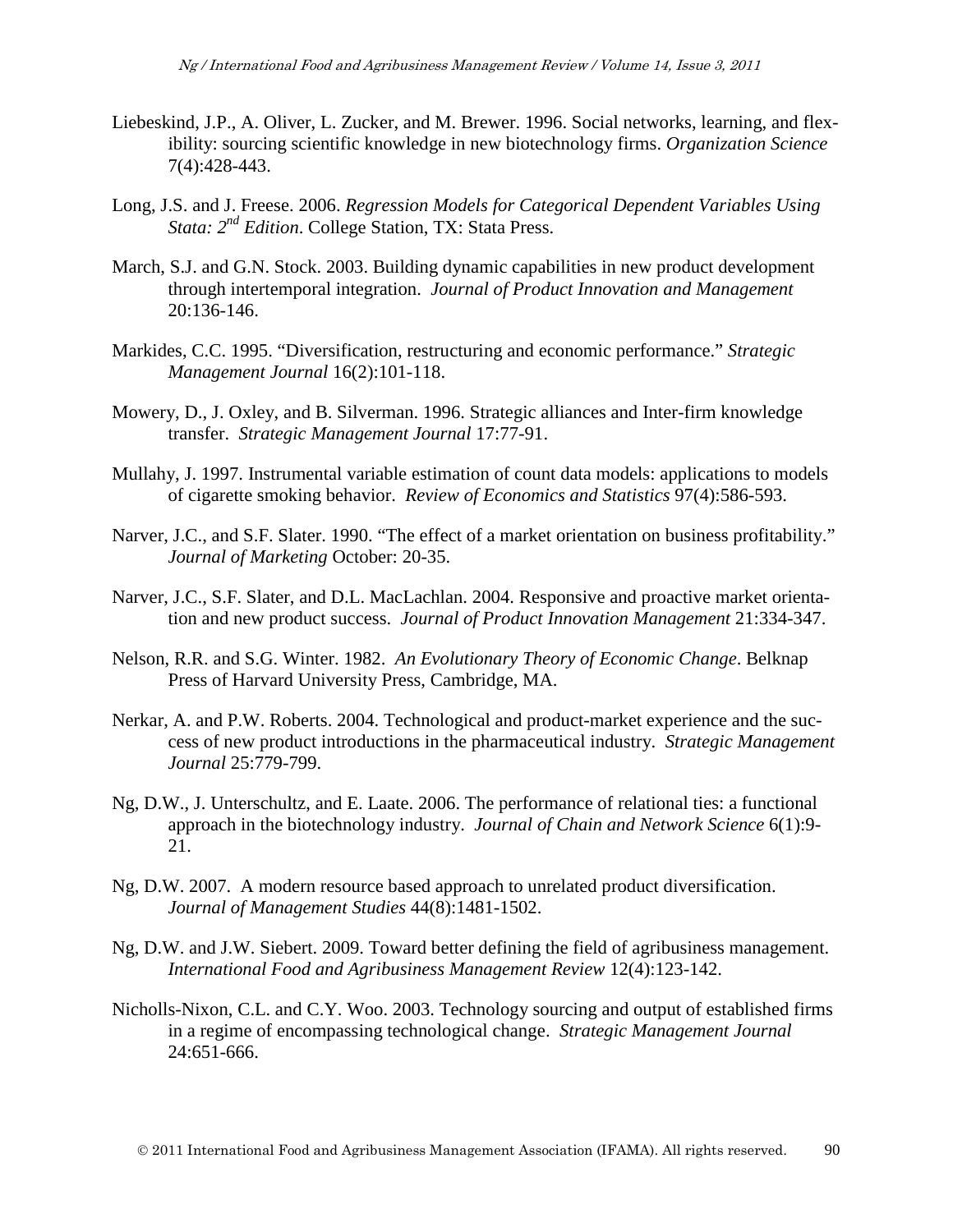- Nickerson, R.S. 1998. Confirmation bias: a ubiquitous phenomenon in many guises. *Review of General Psychology* 2(2):175-220.
- Perry-Smith, J.E. and C.E. Shalley. 2003. The social side of creativity: a static and dynamic social network perspective. *Academy of Management Review* 28(1):89-107.
- Powell, W.W., K.W. Koput, and L. Smith-Doerr. 1996. Interorganizational collaboration and the locus of innovation: networks of learning in biotechnology. *Administrative Science Quarterly* 41(1):116-145.
- Prahalad, C.K. and R.A. Bettis. 1986. The dominant logic: a new linkage between diversity and performance. *Strategic Management Journal* 7:485-501.
- Rader, R.A. 2005. What is a biopharmaceutical? *BioExecutive International* March:60-65.
- Rawlins, M.D. 2004. Cutting the cost of drug development. *Nature*. April Vol. (3): 360-364
- Rao, H. and R. Drazin. 2002. Overcoming resource constraints on product innovation by recruiting talent from rivals: A study of the mutual fund industry, 1984-1994. *Academy of Management of Journal* 45:88-102.
- Rindfleisch, A. and C. Moorman. 2001. The acquisition and utilization of information in new product alliances: strength of ties perspective. *Journal of Marketing* 65(2):1-18.
- Rindfleisch, A. and C. Moorman. 2003. Interfirm cooperation and customer orientation. *Journal of Marketing Research* XL:421-436.
- Rothaermel, F. 2001. Complementary assets, strategic alliances, and the incumbent's advantage: an empirical study of industry and firm effects in the biopharmaceutical industry. *Research Policy* 30:1235-1251.
- Rothaermel, F.T and D.L. Deeds. 2004. Exploration and exploitation alliances in biotechnology: a system of new product development. *Strategic Management Journal* 25:201-221.
- Rothaermel, F.T. and A.M. Hess. 2007. Building dynamic capabilities: innovation driven by individual-, firm-, and network-level effects. *Organization Science*, 18(6):898-921.
- Russo, J.E. and P.J.H. Schoemaker. 1992. Managing overconfidence. *Sloan Management Review* 33(2):7-17.
- Schumpeter, J.A. 1934. *The Theory of Economic Development*. Transaction Publishers, New Brunswick (U.S.A.) and U.K.
- Scotchmer, S. 1991. Standing on the shoulders of giants: cumulative research and the patent law. *Journal of Economic Perspectives* 5(1):29-41.
- Simon, H.B. 1957. *Administrative Behavior* (2<sup>nd</sup> Ed.), MacMillan, New York, NY.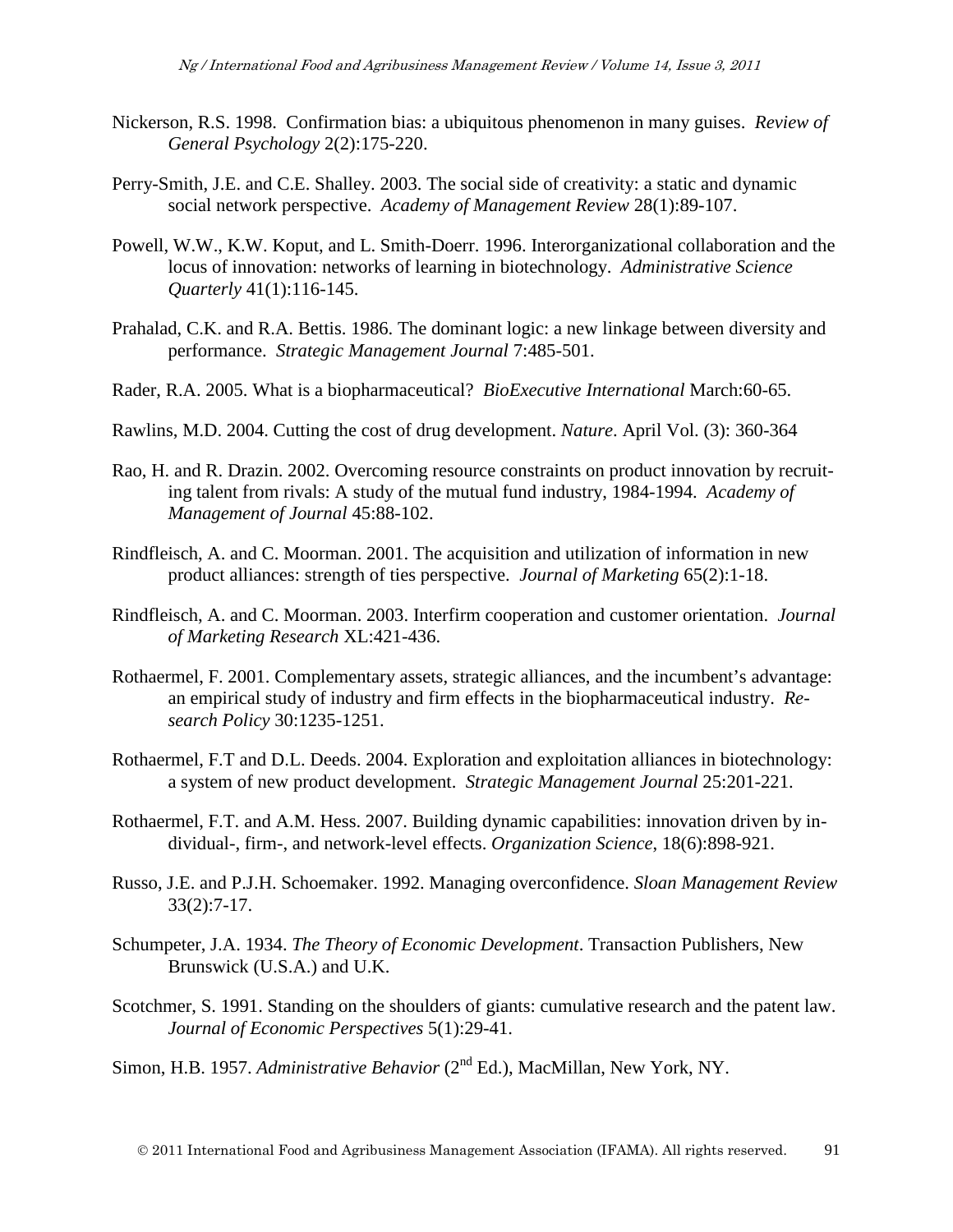- Slater, S.F. and J.C. Narver. 1995. Market orientation and the learning organization. *Journal of Marketing* 59(3):63-74.
- Slater, S.F. and J.C. Narver. 1999. Market oriented is more than being customer led. *Strategic Management Journal* 20:1165-1169.
- Sorensen, J.B. and T.E. Stuart. 2000. Aging, obsolescence, and organizational innovation. *Administrative Science Quarterly* 45(1):81-112.
- Stock, J.H. and M.W. Watson. 2007. *Introduction to econometrics: 2nd edition*. Boston, MA: Addison Wesley.
- Todorova, G. and B. Durisin, 2007. Absorptive capacity: valuing a reconceptualization. *Academy of Management Review* 32(3):774-786.
- Tripsas, M. and G. Gavetti. 2000. Capabilities, cognition, and inertia: evidence from digital imaging. *Strategic Management Journal* 21:1147-1161.
- Tsai, W. 2001. Knowledge Transfer in intraorganizational networks: effects of network position and absorptive capacity on business unit innovation and performance. *Academy of Management Journal* 44(5):996-1004.
- Vermeulen, F., and H. Barkema. 2002. Pace, rhythm, and scope: Process dependence in building a profitable multinational corporation. *Strategic Management Journal* 23:637–653.
- Walsh, James. 1995. Managerial and organizational cognition: Notes from a trip down memory lane. *Organizational Science* 6(3):280-321.
- Weick, K. 1969. *The Social Psychology of Organizing*. Reading, MA.: Addison-Wesley Publishing Company.
- Williamson, O.E. 1967. Hierarchical control and optimum firm size. *Journal of Political Economy* 75(2):123-138.
- Wind, J. and V. Mahajan. 1997. Issues and opportunities in new product development: an introduction to the special issue. *Journal of Marketing Research* 34(1):1-12.
- Wooldridge, J.M. 2003. *Introductory Econometrics*. Mason, Ohio: South Western.
- Wuyts, S., S. Dutta, and S. Stremersch. 2004. Portfolios of interfirm agreements in technology intensive markets: consequences for innovation and profitability. *Journal of Marketing* 68: 88-100.
- Zaheer, A. and G.G. Bell. 2005. "Benefiting from network position: firm capabilities, structural holes and performance. *Strategic Management Journal* 26:809-825.
- Zahra, S.A and S.S. Chaples. 1993. Blind spots in Competitive Analysis. *Academy of Management Executive* 7(2):7-28.